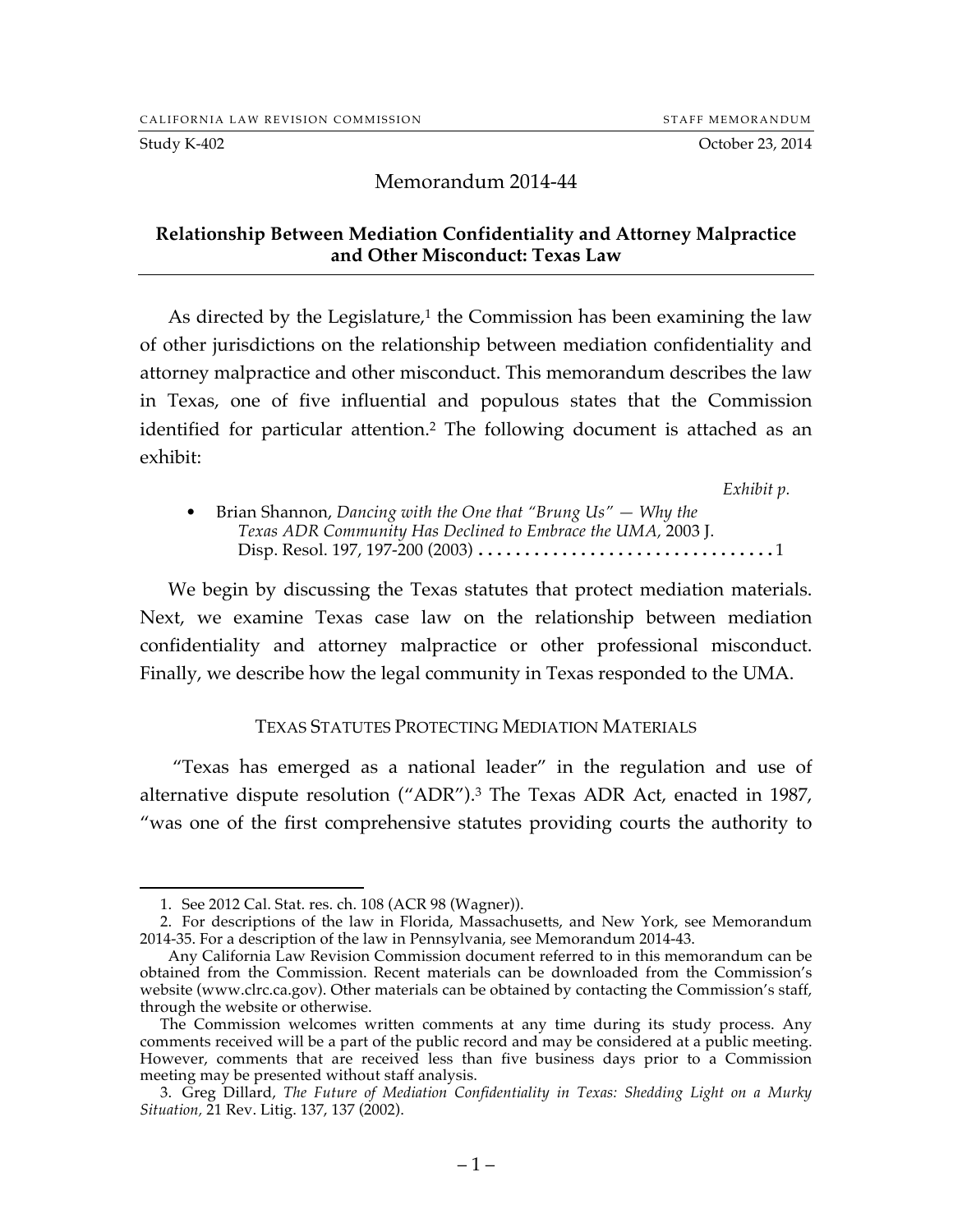refer cases to a variety of ADR processes."4 The Act "articulates the state's policy of encouraging peaceable resolution of disputes and the early settlement of pending litigation."5

Under the Texas ADR Act, a court may refer a pending dispute to ADR at any point in the litigation process, but the Act "contemplates mandatory referral only, not mandatory negotiation."6 Mediation is the most popular form of ADR in Texas.7

Instead of a statute specifically protecting mediation communications, Texas has two statutes that protect ADR communications, <sup>8</sup> as described below. Both provisions were enacted in 1987, as part of the Texas ADR Act.

#### **Section 154.053: Few Express Exceptions**

Section 154.053 of the Texas Civil Practice and Remedies Code is in a subchapter of the Texas ADR Act relating to impartial third parties. The section makes clear that "[a] person appointed to facilitate an alternative dispute resolution procedure under this subchapter shall encourage and assist the parties in reaching a settlement of their dispute but may not compel or coerce the parties to enter into a settlement agreement."9 Such a person must also comply with a strict confidentiality requirement: "Unless expressly authorized by the disclosing party, the impartial third party may not disclose to either party information given in confidence by the other and shall at all times maintain confidentiality with respect to communications relating to the subject matter of the dispute.<sup>"10</sup>

Section 154.053 also establishes a broad rule regarding the confidentiality of an ADR proceeding, which is not expressly restricted to an impartial third party. More specifically, the statute says that "[u]nless the parties agree otherwise, all matters, including the conduct and demeanor of the parties and their counsel

 <sup>4.</sup> Eric Galton & Kimberlee Kovach, *Texas ADR: A Future So Bright, I Gotta Wear Shades,* 31 St. Mary's L.J. 949, 951 (2000).

<sup>5.</sup> Smith v. Smith, 154 F.R.D. 661, 666 (N.D. Tex. 1994).

<sup>6.</sup> *Id.*; see also In re Acceptance Ins. Co., 33 S.W.3d 443, 451 (Tex. Ct. App. 2000) (policy of encouraging peaceable resolution of disputes through early, voluntary settlement procedures "is consistent with the legislative scheme of the Act by which a court may compel parties to participate in alternative dispute resolution, including mediation, but it cannot compel them to negotiate in good faith or to settle their dispute.").

<sup>7.</sup> *Id.* at 140.

<sup>8.</sup> Brian Shannon, *Dancing With the One That "Brung Us" — Why the Texas ADR Community Has Declined to Embrace the UMA,* 2003 J. Disp. Resol. 197, 215 (hereafter, "Shannon (2003)") (Texas ADR Act "is applicable to nonbinding processes such as mini-trials, moderated settlement conferences, summary jury trials, and nonbinding arbitrations," and the Act's confidentiality provisions "apply to all such nonbinding processes.").

<sup>9.</sup> Tex. Civ. Prac. & Rem. Code § 154.053(a).

<sup>10.</sup> Tex. Civ. Prac. & Rem. Code § 154.053(b).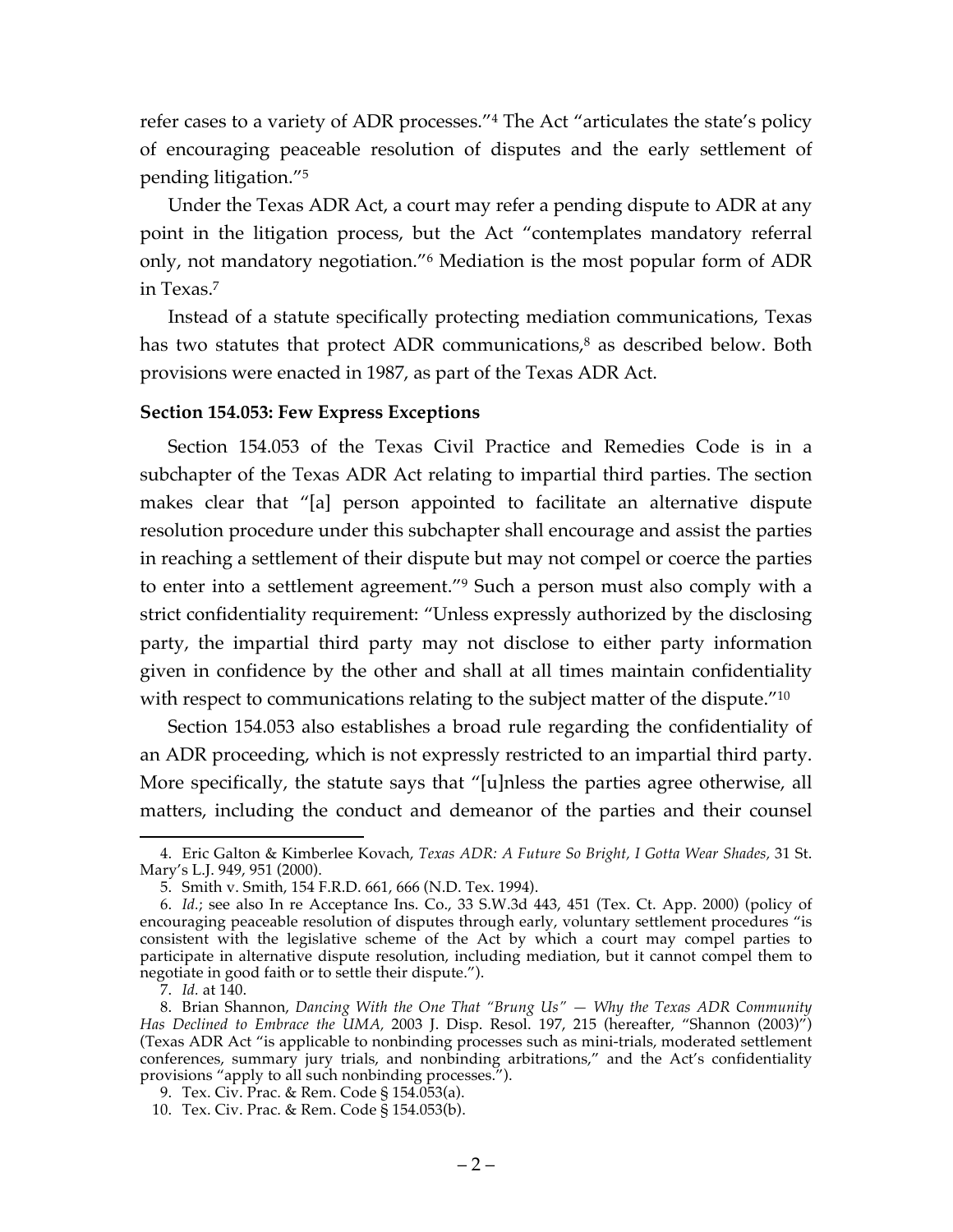during the settlement process, are confidential and may never be disclosed to anyone, including the appointing court."11

The section goes on to state that "[e]ach participant, including the impartial third party, to an alternative dispute resolution procedure is subject to the requirements of Subchapter B, Chapter 261, Family Code, and Subchapter C, Chapter 48, Human Resources Code."12 The cited subchapters impose duties to report abuse, exploitation, or neglect. Aside from this exception, which was added to the statute in 1999, Section 154.053 is not subject to any express exceptions.

## **Section 154.073: Several Express Exceptions, Including a Provision Requiring**  *In Camera* **Balancing**

The second confidentiality provision in the Texas ADR Act is Section 154.073 of the Texas Civil Practice and Remedies Code. This provision creates a general rule that an ADR communication is confidential, protected from discovery, and inadmissible:

Except as provided by Subsections (c), (d), (e), and (f), a communication relating to the subject matter of any civil or criminal dispute made by a participant in an alternative dispute resolution procedure, whether before or after the institution of formal judicial proceedings, is confidential, is not subject to disclosure, and may not be used as evidence against the participant in any judicial or administrative proceeding.13

Notably, this rule expressly applies to "a communication relating to the subject matter of any civil *or criminal* dispute."14 The rule also applies regardless of whether the communication was made "*before* or after the institution of formal judicial proceedings."15

Section 154.073 further states that "[a]ny record made at an alternative dispute resolution procedure is confidential …."16 In addition, the section expressly protects ADR participants from having to testify about ADR proceedings: "[T]he participants or the third party facilitating the procedure may not be required to testify in any proceedings relating to or arising out of the

 <sup>11.</sup> Tex. Civ. Prac. & Rem. Code § 154.053(c).

<sup>12.</sup> Tex. Civ. Prac. & Rem. Code § 154.053(d).

<sup>13.</sup> Tex. Civ. Prac. & Rem. Code § 154.073(a).

<sup>14.</sup> For an example of a criminal case in which a Texas court declined to consider ADR evidence, see Williams v. State, 770 S.W.2d 948, 949 (Tex. Ct. App. 1989).

<sup>15.</sup> *Id.* (emphasis added).

<sup>16.</sup> Tex. Civ. Prac. & Rem. Code § 154.073(b).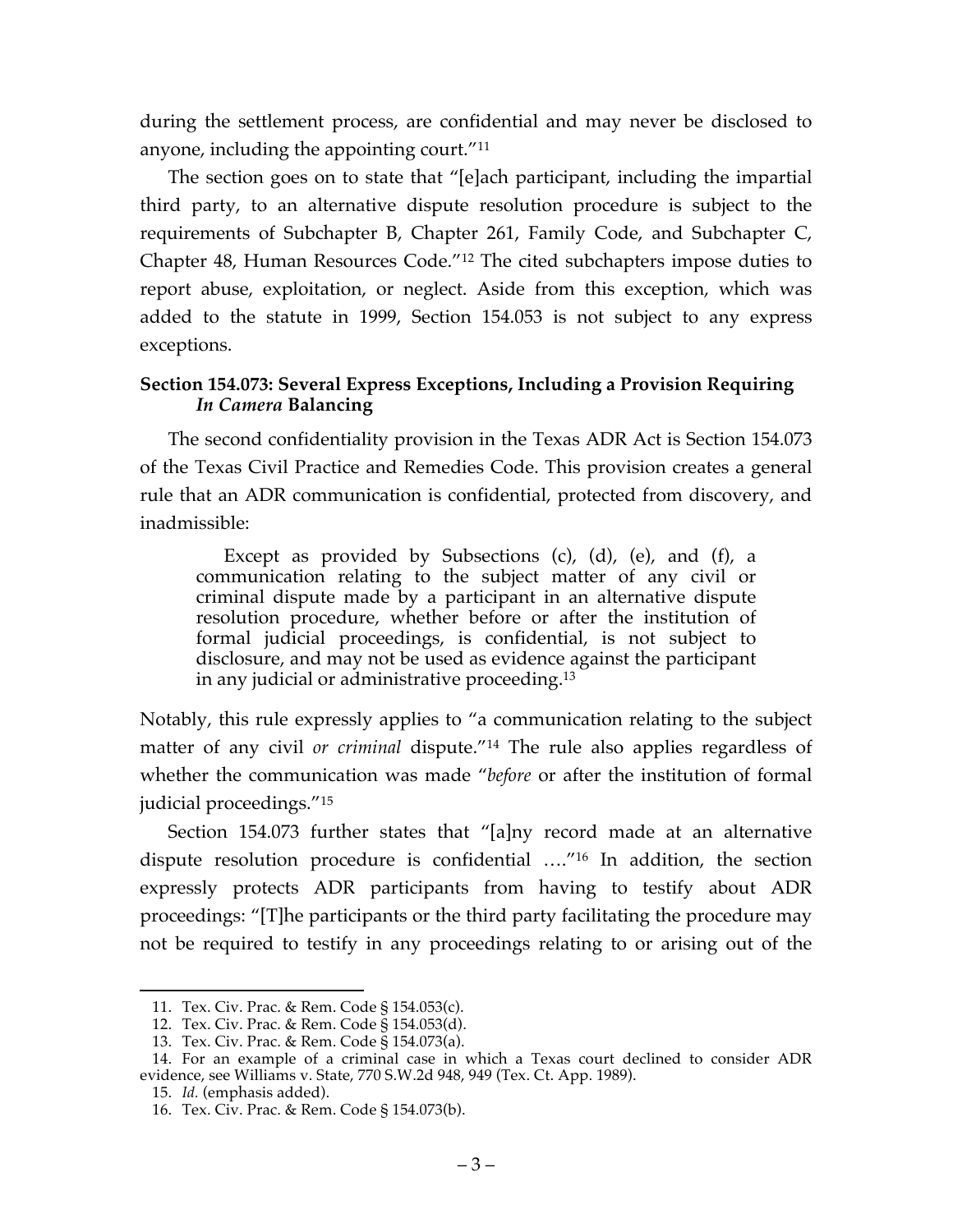matter in dispute or be subject to process requiring disclosure of confidential information or data relating to or arising out of the matter in dispute."17

Section 154.073 includes four express exceptions. First, "[a]n oral communication or written material used in or made a part of an alternative dispute resolution procedure is admissible or discoverable if it is admissible or discoverable independent of the procedure."18 California has a similar exception for otherwise admissible evidence that is used in a mediation. 19

Second, "[a] final written agreement to which a governmental body, as defined by Section 552.003, Government Code, is a signatory that is reached as a result of a dispute resolution procedure conducted under this chapter is subject to or excepted from required disclosure in accordance with Chapter 552, Government Code."20 Texas added this open government provision to Section 154.073 in 1999. It has no counterpart in California's provisions governing mediation confidentiality, <sup>21</sup> but there are constitutional requirements regarding access to government information.22

Third, Section 154.073 includes an exception that requires a court to conduct *in camera* balancing of competing considerations in specified circumstances:

If this section conflicts with other legal requirements for disclosure of communications, records, or materials, the issue of confidentiality may be presented to the court having jurisdiction of the proceedings to determine, in camera, whether the facts, circumstances, and context of the communications or materials sought to be disclosed warrant a protective order of the court or whether the communications or materials are subject to disclosure.23

### California does not have a comparable provision.24

Finally, Section 154.073 "does not affect the duty to report abuse or neglect under Subchapter B, Chapter 261, Family Code [spousal maintenance], and abuse, exploitation, or neglect under Subchapter C, Chapter 48, Human Resources Code [quality assurance program for adult protective services]."25 This exception was added to the Texas statute in 1999. Here again, California's

 <sup>17.</sup> *Id.*

<sup>18.</sup> Tex. Civ. Prac. & Rem. Code § 154.073(c).

<sup>19.</sup> Cal. Evid. Code § 1120(a).

<sup>20.</sup> Tex. Civ. Prac. & Rem. Code § 154.073(d).

<sup>21.</sup> See Cal. Evid. Code §§ 1115-1128.

<sup>22.</sup> See, e.g., Cal. Const. art. I, § 3.

<sup>23.</sup> Tex. Civ. Prac. & Rem. Code § 154.073(e).

<sup>24.</sup> See Cal. Evid. Code §§ 1115-1128.

<sup>25.</sup> Tex. Civ. Prac. & Rem. Code § 154.073(f).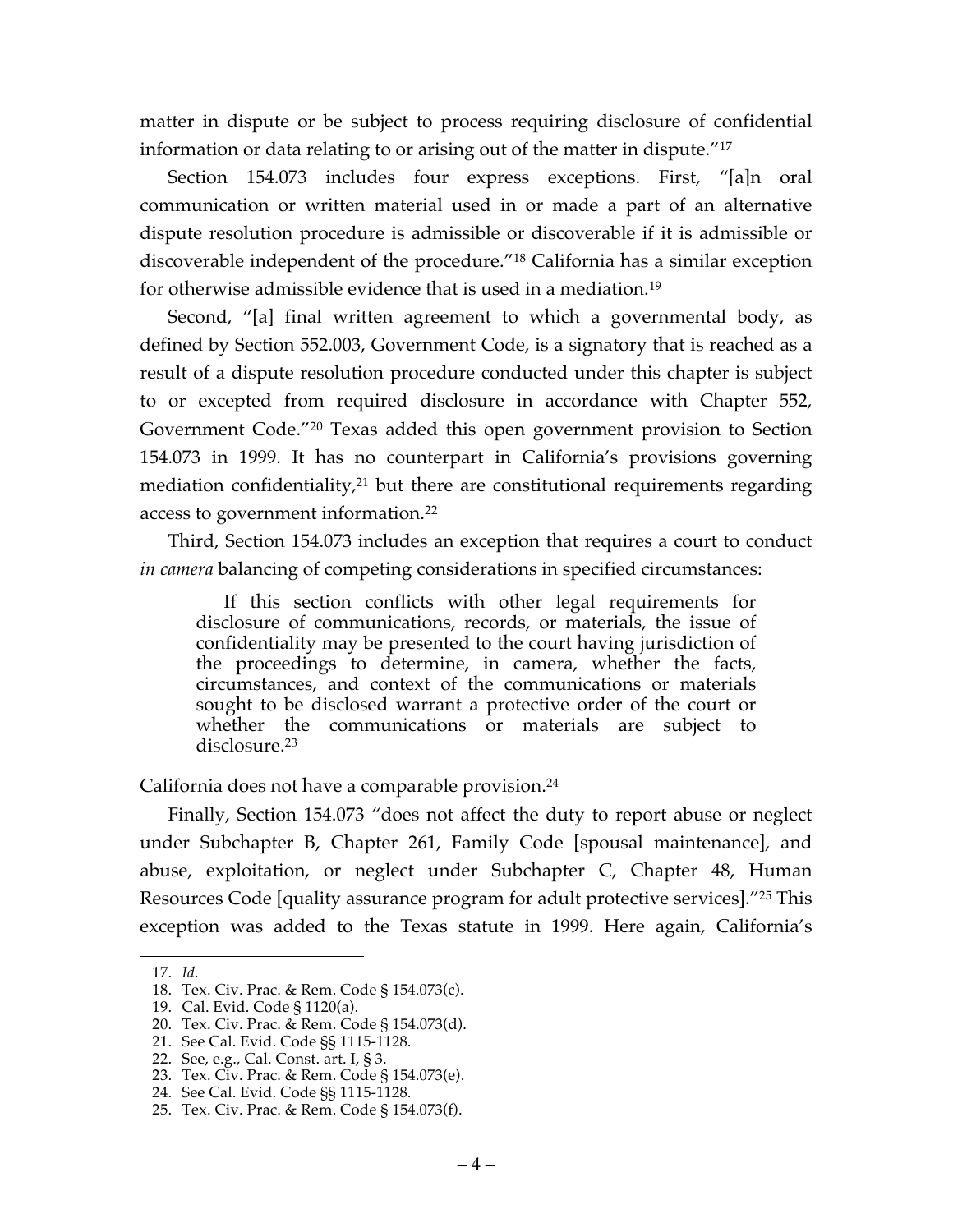chapter on mediation confidentiality does not include a comparable provision. But the protections of the chapter are inapplicable in a criminal case, <sup>26</sup> a mediation of custody and visitation issues,<sup>27</sup> and a family conciliation proceeding.28

#### **The Interrelationship of Sections 154.053 and 154.073**

It has not gone unnoticed that Sections 154.053 and 154.073 differ in content and may be difficult to reconcile in some respects. As noted in an article by a Texas mediator and a Texas law professor, "the two distinct provisions of the statute which relate to confidentiality may possibly be interpreted as conflicting with each other, as well as with other legal and policy requirements for disclosure of information."29 Texas courts have grappled with this problem to some extent, as discussed later in this memorandum.

### **Ethical Guidelines for Texas Mediators**

In addition to statutory requirements, there are ethical guidelines applicable to Texas mediators. These guidelines are aspirational. "Compliance with the rules depends primarily upon understanding and voluntary compliance, secondarily upon reenforcement by peer pressure and public opinion, and finally when necessary by enforcement by the courts through their inherent powers and rules already in existence."30

The guidelines were approved by the Texas Supreme Court in 2005, after an extensive study showed that (1) there "was no consensus within the mediation profession in Texas as to whether the Supreme Court should become involved in credentialing and/or registration of mediators, but (2) there "currently is consensus within the Texas mediation profession that the Court should promulgate ethical rules."31 In approving the guidelines, the Court explained that it "ha[d] long recognized the need for oversight of the quality of mediation in Texas."32

 <sup>26.</sup> See, e.g., Cassel v. Superior Court, 51 Cal. 4th 113, 119, 244 P.3d 1080, 119 Cal. Rptr. 3d 437 (2011).

<sup>27.</sup> Cal. Evid. Code § 1117(b)(1).

<sup>28.</sup> *Id.*

<sup>29.</sup> Galton & Kovach, *supra* note 4, at 967.

<sup>30.</sup> Tex. R. Civ. Proc. Order 05-9107 (June 13, 2005).

<sup>31.</sup> *Id.*

<sup>32.</sup> *Id.*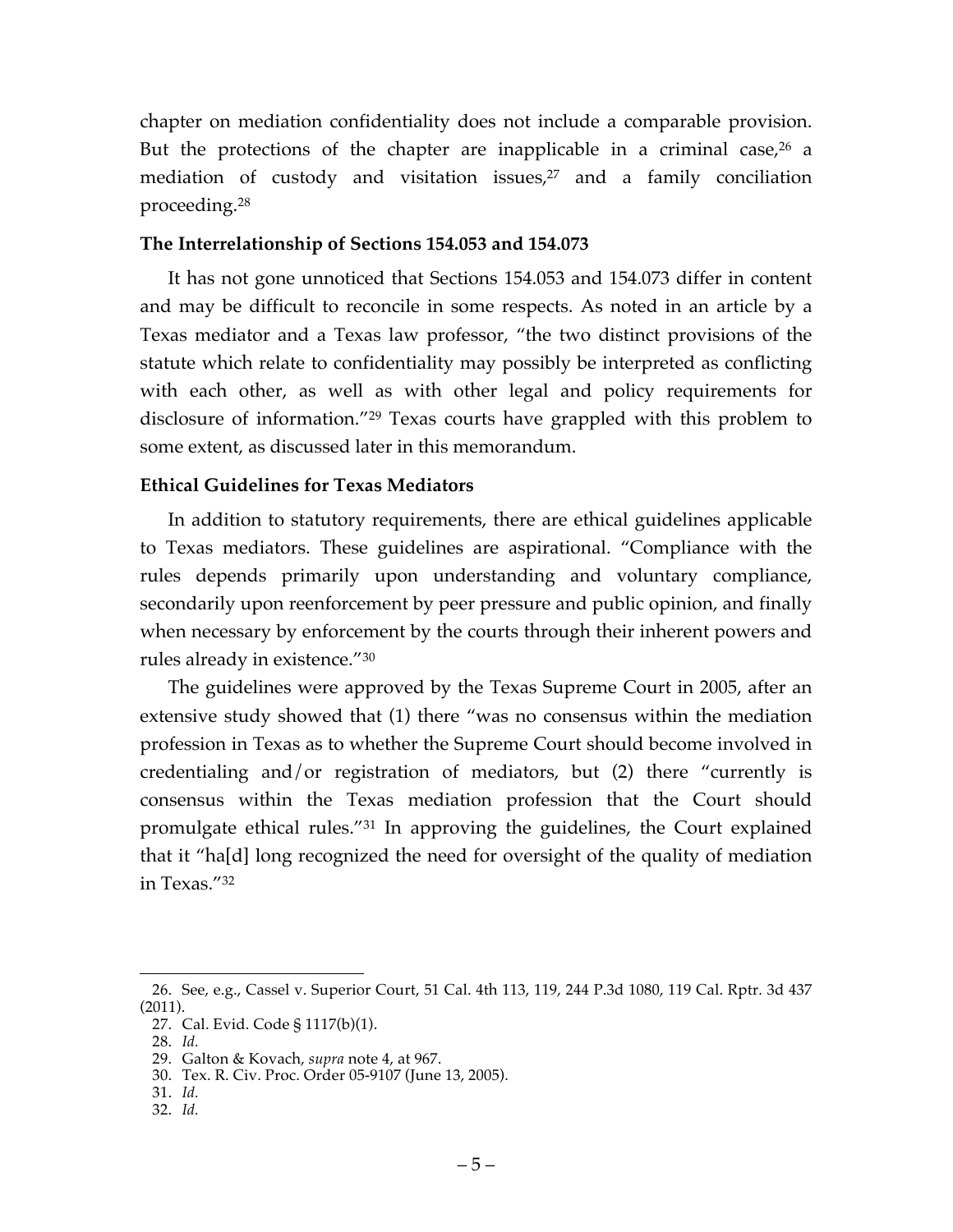With regard to confidentiality, the guidelines provide that "a mediator should protect the integrity and confidentiality of the mediation process."33 That duty "commences with the first communication to the mediator, is continuous in nature, and does not terminate upon the conclusion of the mediation."34 The guidelines further provide:

*Confidentiality. —* A mediator should not reveal information made available in the mediation process, which information is privileged and confidential, unless the affected parties agree otherwise or as may be required by law.

*Comment (a).* A mediator should not permit recordings or transcripts to be made of mediation proceedings.

*Comment (b).* A mediator should maintain confidentiality in the storage and disposal of records and should render anonymous all identifying information when materials are used for research, educational or other informational purposes.

*Comment (c).* Unless authorized by the disclosing party, a mediator should not disclose to the other parties information given in confidence by the disclosing party and should maintain confidentiality with respect to communications relating to the subject matter of the dispute. The mediator should report to the court whether or not the mediation occurred, and that the mediation either resulted in a settlement or an impasse, or that the mediation was either recessed or rescheduled.

*Comment (d).* In certain instances, applicable law may require disclosure of information revealed in the mediation process. For example, the Texas Family Code may require a mediator to disclose child abuse or neglect to the appropriate authorities. If confidential information is disclosed, the mediator should advise the parties that disclosure is required and will be made.35

## TEXAS CASE LAW ON THE RELATIONSHIP BETWEEN MEDIATION CONFIDENTIALITY AND ATTORNEY MALPRACTICE OR OTHER PROFESSIONAL MISCONDUCT

Although the Texas ADR Act was enacted in 1987, there was not much litigation relating to its confidentiality provisions during the first decade or so after its enactment. <sup>36</sup> By now, however, there is a substantial body of case law. Instead of summarizing the entire body of case law, we focus on the cases most relevant to this study, particularly cases involving the intersection of mediation

 <sup>33.</sup> *Id.* (Guideline #2).

<sup>34.</sup> *Id.*

<sup>35.</sup> *Id.* (Guideline #8).

<sup>36.</sup> Galton & Kovach, *supra* note 4, at 967 ("We frankly have been surprised that more litigation surrounding confidentiality matters has not arisen.").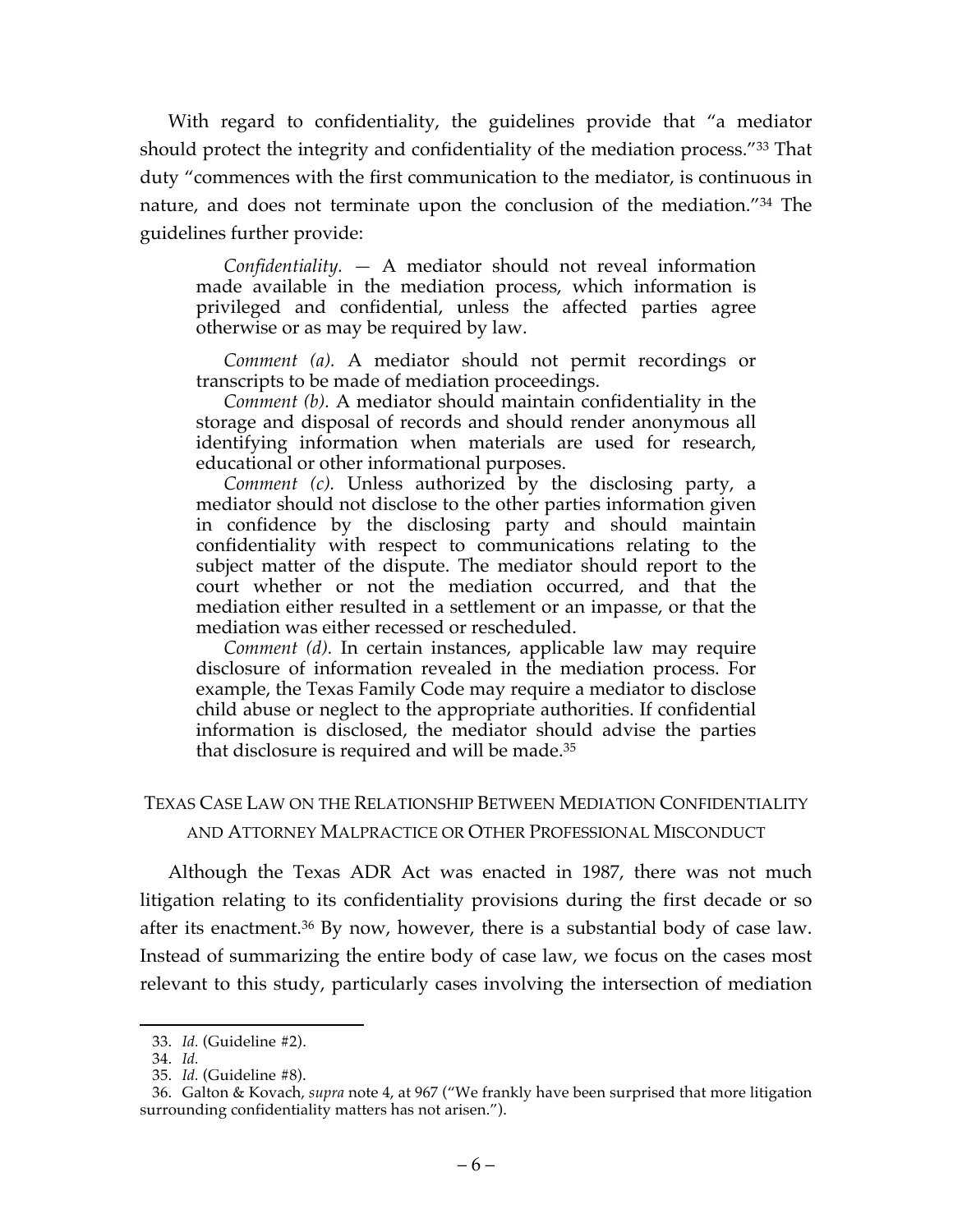confidentiality and professional misconduct.37 Given that focus, the natural starting point is *Avary v. Bank of America, N.A.*<sup>38</sup>

## *Avary*

In *Avary*, a man was killed when a tractor rolled over him. His relatives and estate filed wrongful death and survival claims against the tractor manufacturer, which were settled at a court-ordered mediation. Thereafter, the guardian representing two of his minor children (Avary) sued the executor of the estate (Bank of America) for breach of fiduciary duty, negligence, fraud, and conspiracy, which allegedly occurred during the mediation. In particular, Avary alleged that the bank breached its fiduciary duty in rejecting, and failing to properly disclose information about, a settlement offer that would have provided a larger share to the minors than the offer it accepted. The bank moved for summary judgment, contending that Avary had no evidence to support her claims because all of the mediation communications were confidential under Section 154.073.

In analyzing that claim, the trial court focused on the exception provided by subsection (e):

If this section conflicts with other legal requirements for disclosure of communications, records, or materials, the issue of confidentiality may be presented to the court having jurisdiction of the proceedings to determine, in camera, whether the facts, circumstances, and context of the communications or materials sought to be disclosed warrant a protective order of the court or whether the communications or materials are subject to disclosure.

The trial court concluded that the bank's fiduciary obligations constituted a "legal requirement for disclosure," which conflicted with the confidentiality requirement of Section 154.073. Because of that conflict, the trial court "undertook the analysis under section 154.073(e), whether disclosure of the confidential communications was warranted under the facts and circumstances presented."39 After conducting an *in camera* hearing in which he heard testimony from the bank's representative, the trial judge permitted some discovery of mediation evidence, but not as much as Avary requested. In particular, the trial

 <sup>37.</sup> For a more comprehensive discussion of Texas case law on protection of mediation communications, see L. Wayne Scott, *The Law of Mediation in Texas,* 37 St. Mary's L.J. 325, 393-409 (2006); see also Brian Shannon, *Confidentiality of Texas Mediations: Ruminations on Some Thorny Problems,* 32 Tex. Tech. L. Rev. 77 (2000) ((hereafter, "Shannon (2000)").

<sup>38.</sup> 72 S.W.3d 770 (Tex. Ct. App. 2002).

<sup>39.</sup> *Id.* at 796.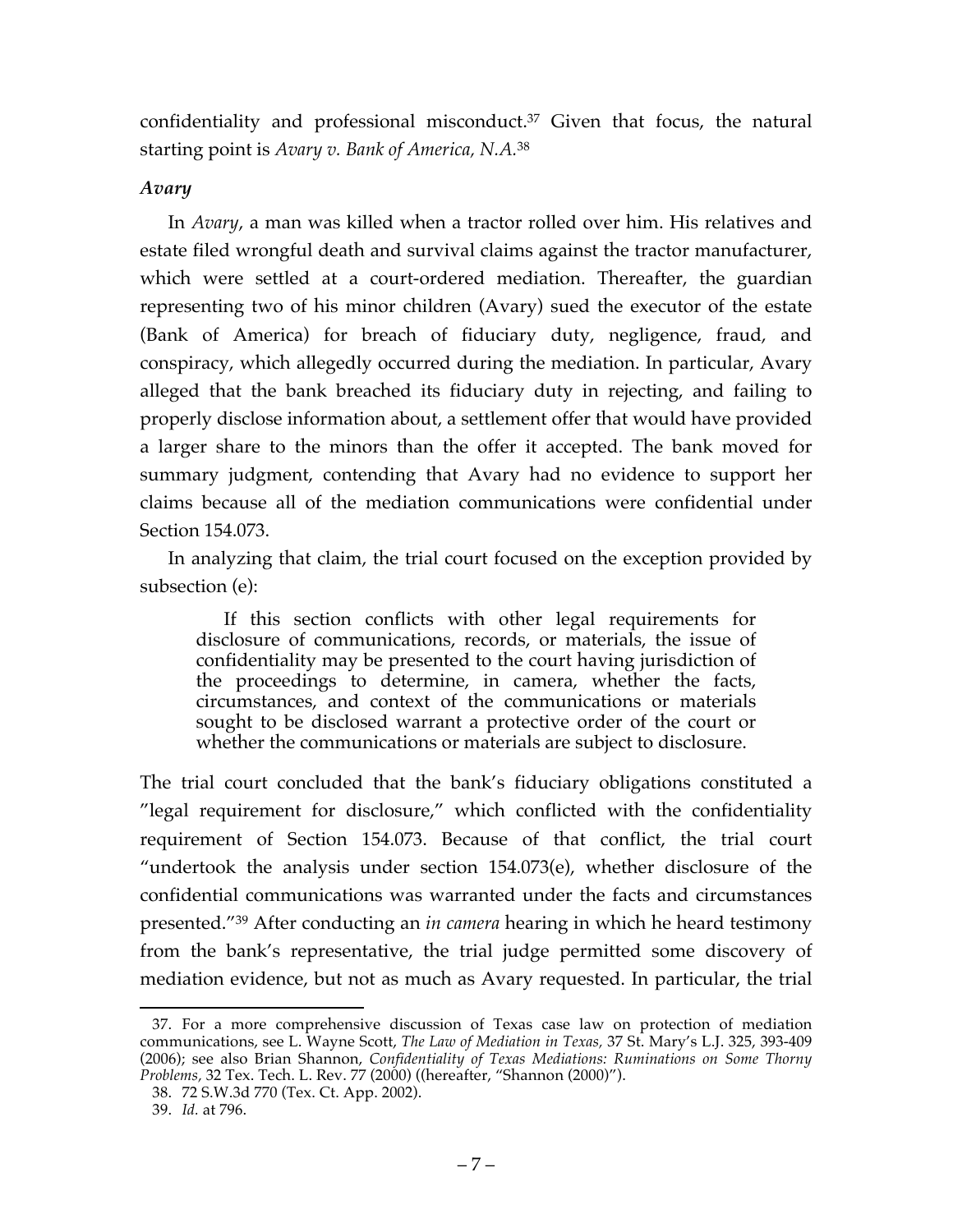judge ordered disclosure of the bank representative's *in camera* testimony, but he did not conduct an *in camera* hearing to determine the "facts, circumstances, and context" of anyone else's potential testimony, and he did not permit any other discovery regarding what occurred at the mediation. <sup>40</sup> Thereafter, he granted the bank's motion for summary judgment, and Avary appealed.

The Texas Court of Appeals for the Fifth District reversed and remanded the case for trial. In a lengthy opinion, it first found that there was "more than a scintilla of evidence" to support Avary's claims for breach of fiduciary duty, negligence, and fraud, "even without further discovery of communications made at the mediation."41 Consequently, summary judgment on those claims was improper.42

With regard to the conspiracy claim, the overt act alleged was the bank's breach of fiduciary duty, but the trial record did not include sufficient evidence to support the claim.43 The Court of Appeals thus concluded that "summary judgment on this cause of action was proper unless Avary should have been permitted to conduct further discovery."

In determining whether further discovery was warranted, the Court of Appeals made clear that it agreed with much of the trial court's analysis regarding the mediation evidence:

[T]he trial judge concluded the Bank's fiduciary obligations constituted a "legal requirement for disclosure" for purposes of subsection 154.073 $(e)$ . We agree.... [T]he Bank had a legal duty to disclose material information to the beneficiaries.… Once such a legal duty to disclose is established, the trial judge must determine under section 154.073(e) whether a conflict exists between the legal duty and the confidentiality requirements of the ADR statute. If a conflict exists, the trial judge must next determine whether, under the facts and circumstances presented, disclosure of the confidential communications is warranted.

… [T]he Bank's fiduciary duty to disclose a material fact potentially affecting the beneficiaries' rights is squarely in conflict with the statutory provisions of section  $154.073(a)$  that "a communication relating to the subject matter of any civil … dispute made by a participant in an alternative dispute resolution procedure … is confidential, is not subject to disclosure, and may not be used as evidence against the participant in any judicial or administrative proceeding."…

 <sup>40.</sup> *Id.* at 786.

<sup>41.</sup> *Id.* at 791.

<sup>42.</sup> *Id.*

<sup>43.</sup> *Id.* at 793.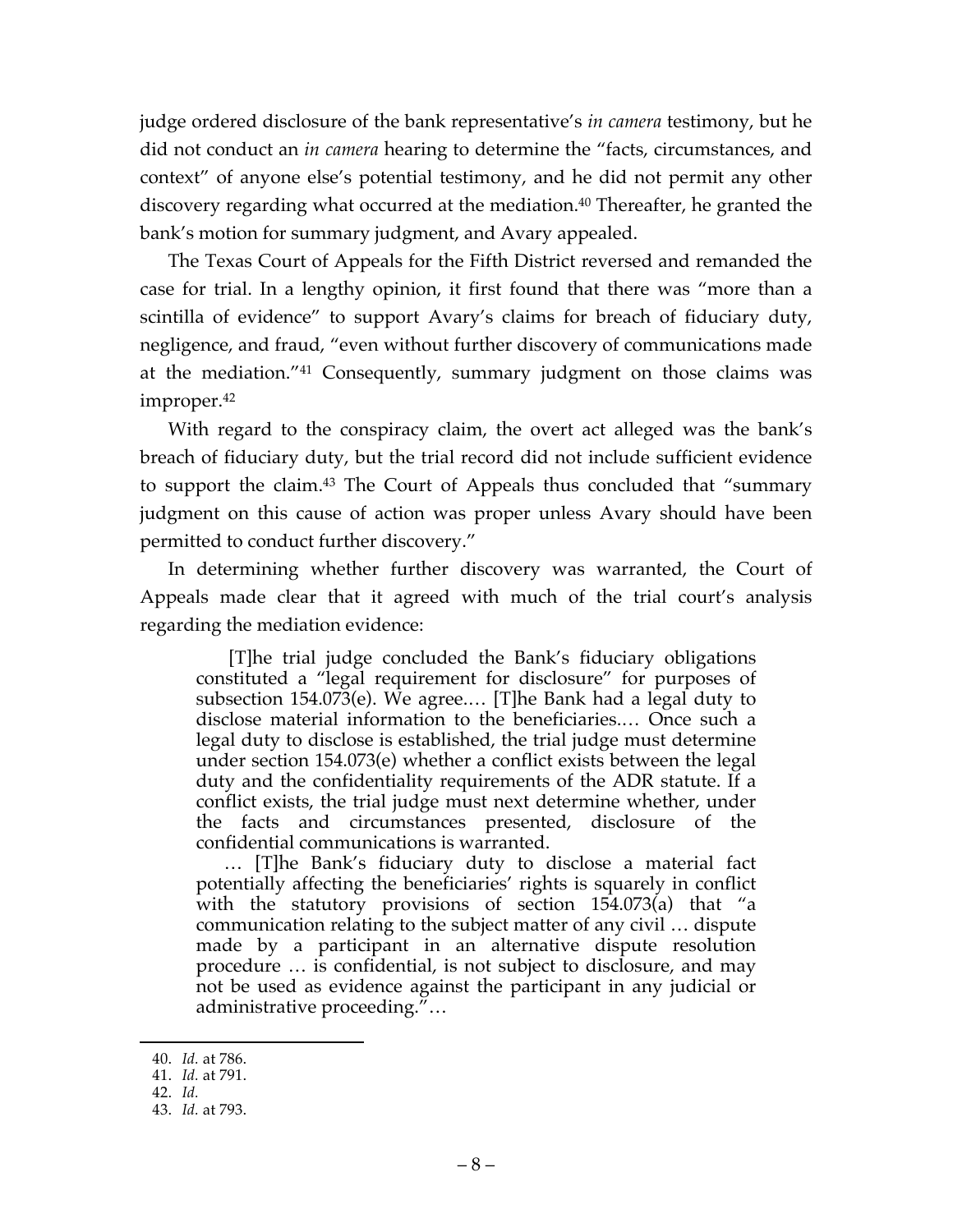[B]ecause of the conflict between the Bank's duty to disclose and the confidentiality provisions of section 154.073, the trial judge undertook the analysis under section 154.073(e), whether disclosure of the confidential communications was warranted under the facts and circumstances presented. The trial judge correctly concluded the Bank's fiduciary obligations warranted disclosure of mediation communications under these circumstances.44

The Court of Appeals acknowledged that "confidentiality of communications is an important part of the statutory scheme of alternative dispute resolution," and "[w]ithout a guarantee of confidentiality, parties may be reluctant to speak freely and address the heart of their dispute."45 The court also pointed out, however, that an executor's fiduciary duty of disclosure is a "high duty" requiring full disclosure of all material facts that might affect the beneficiaries' rights."46 In addition, the court said there is an important public policy to preserve significant and well-established procedural and substantive rights.47 In the circumstances before it, the Court of Appeals determined that the balance between the competing interests weighed in favor of disclosure.

It explained:

Here, the parties to the original litigation have peaceably resolved their dispute, as the ADR statute contemplates. Avary now seeks to prove *a new and independent tort* that she alleges occurred between her and her own fiduciary, the Bank, during the course of the mediation proceeding. She *does not* propose to discover evidence to allow her to obtain additional funds from the [mediation] defendants or to use mediation communications to establish any liability on their part after they have peaceably resolved their dispute. Instead, Avary proposes to offer the evidence in a *separate case against a separate party* to prove a claim that is *factually and legally unrelated* to the wrongful death and survival claims.48

The court further pointed out that Avary would not disturb the mediated settlement by pursuing her claim,<sup>49</sup> and "[s]ignificant substantive and procedural rights of Avary's are implicated, including the opportunity to develop evidence of her claim and to submit contested fact issues to a judge or jury."50

 <sup>44.</sup> *Id.* at 796-97.

<sup>45.</sup> *Id.* at 797.

<sup>46.</sup> *Id.* at 796-97.

<sup>47.</sup> *Id.* at 799.

<sup>48.</sup> *Id.* at 797-98 (emphasis added).

<sup>49.</sup> *Id.* at 800.

<sup>50.</sup> *Id.*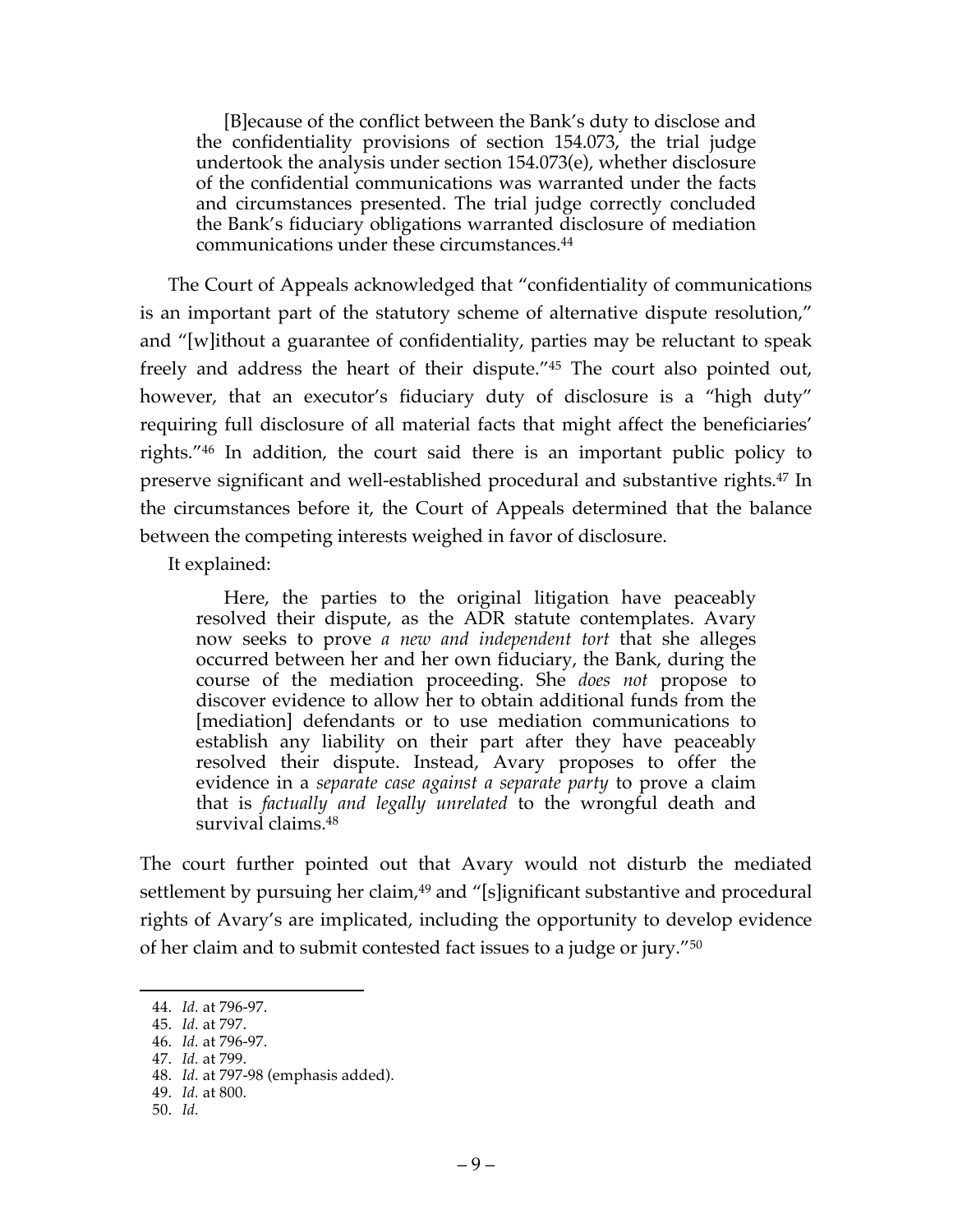Although the Court of Appeal agreed with much of the trial judge's analysis, it said he abused his discretion by only permitting discovery of mediation evidence from the bank's representative. According to the Court of Appeal, the circumstances of the case did "not justify restricting discovery to a single witness who admittedly lacked knowledge of facts material to Avary's claims."<sup>51</sup> In its view, the trial judge should at least have conducted *in camera* proceedings regarding whether to allow additional discovery from different witnesses.52

The Court of Appeal recognized that conducting an *in camera* hearing with regard to each potential witness was a "potentially cumbersome" process.53 It pointed out, however, that "convenience is secondary" given "the important considerations involved."54 It also provided some guidance regarding factors that the trial judge could consider at the *in camera* hearings on remand.55

Finally, the Court of Appeal emphasized the narrowness of its decision:

Our conclusion that the trial judge unreasonably restricted discovery regarding Avary's affirmative claims *is limited to the facts before us.* We are *not* presented with the question whether discovery of mediation communications would be appropriate if sought in the same case in which mediation had failed, and in which the parties were proceeding to trial on their original claims and defenses. Nor are we presented with the question whether a *mediator* can be compelled to testify or respond to discovery. We conclude *only* that where a claim is based upon a *new and independent tort* committed *in the course of* the mediation proceedings, and that tort *encompasses a duty to disclose*, section 154.073 does not bar discovery of the claim *where the trial judge finds in light of the "facts, circumstances, and context," disclosure is warranted*. 56

On remand, the case eventually settled, so it is not clear whether Avary's allegations against the bank were meritorious.57

*Avary* thus construed Section 154.073(e) to permit the introduction of mediation evidence for purposes of proving an "independent tort" during mediation that encompasses a duty to disclose, but only if the trial judge conducts an *in camera* hearing and determines that the "facts, circumstances, and context" warrant disclosure. The "independent tort" at stake involved

54. *Id.* 55. *Id.* at 801.

 <sup>51.</sup> *Id.* at 802.

<sup>52.</sup> *Id.*

<sup>53.</sup> *Id.* at 802.

<sup>56.</sup> *Id.* at 802-03 (emphasis added).

<sup>57.</sup> See Scott, *supra* note 37, at 401.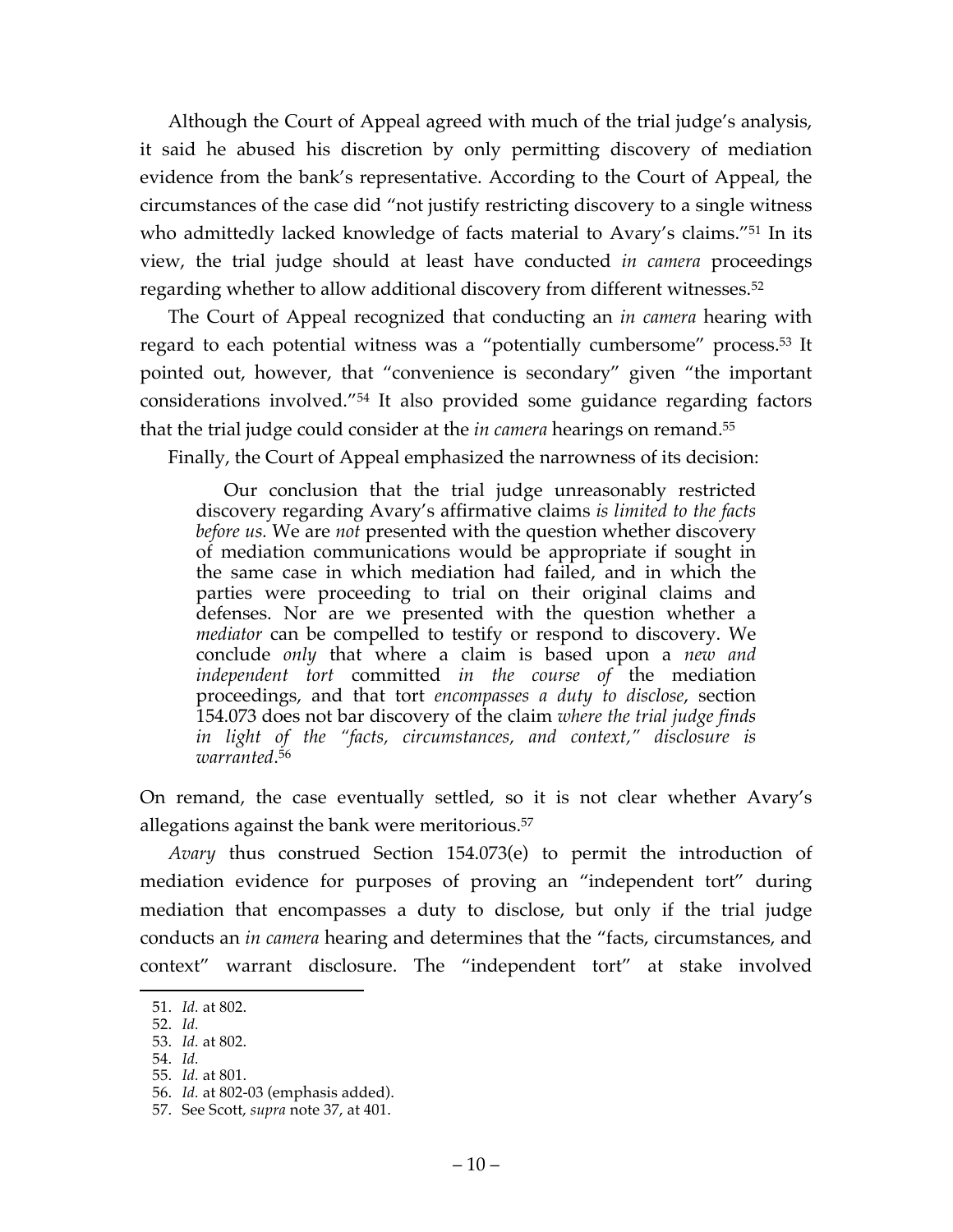professional misconduct: breach of the bank's fiduciary duty as executor of the estate. But the Court of Appeals did not frame its holding in terms of professional misconduct; it spoke of tortious conduct generally.

# **This is another approach to add to the list of options that the Commission should evaluate later in this study.**

## **Cases Following** *Avary*

Two years after the *Avary* decision, the same Texas Court of Appeals again addressed a case involving alleged professional misconduct at a mediation. In *Alford v. Bryant,*<sup>58</sup> a dispute was settled through mediation, except for the allocation of attorney's fees and costs. The trial court later decided that each side should bear its own attorney's fees and costs.

One of the mediation participants then sued her attorney for legal malpractice, contending that her attorney failed to disclose the risks and benefits of settlement, including the risk that the trial court would deny recovery of her attorney's fees. In defense, the attorney said that she had made such disclosures to her client, during a discussion that included the two of them and the mediator.

At the trial of the legal malpractice case, the attorney "attempted to call the mediator to testify to the substance of the disclosure, presumably in order to take the controversy out of the context of a swearing match between the litigants."59 Relying on Section 154.053, the trial court refused to permit such testimony and entered judgment in the client's favor. <sup>60</sup> The attorney appealed.

The Texas Court of Appeals reversed and remanded. In so doing, it noted that Texas has two mediation confidentiality provisions, Sections 154.053 and 154.073, which serve important policy considerations: "encourag[ing] the peaceful resolution of disputes through voluntary settlement procedures," and providing the "guarantee of confidentiality" without which "parties may be reluctant to speak freely and address the heart of the dispute."61 The appellate court further noted that there is an "apparent conflict between the two rules, i.e., section 154.053 being apparently absolute on its face, and section 154.073 allowing for an exception to the bar on disclosure."62 The court concluded, however, that it "need not resolve that apparent conflict because … [the client]

 <sup>58.</sup> 137 S.W.3d 916 (Tex. Ct. App. 2004).

<sup>59.</sup> *Id.* at 919.

<sup>60.</sup> *Id.* at 919.

<sup>61.</sup> *Id.* at 921.

<sup>62.</sup> *Id.* at 922.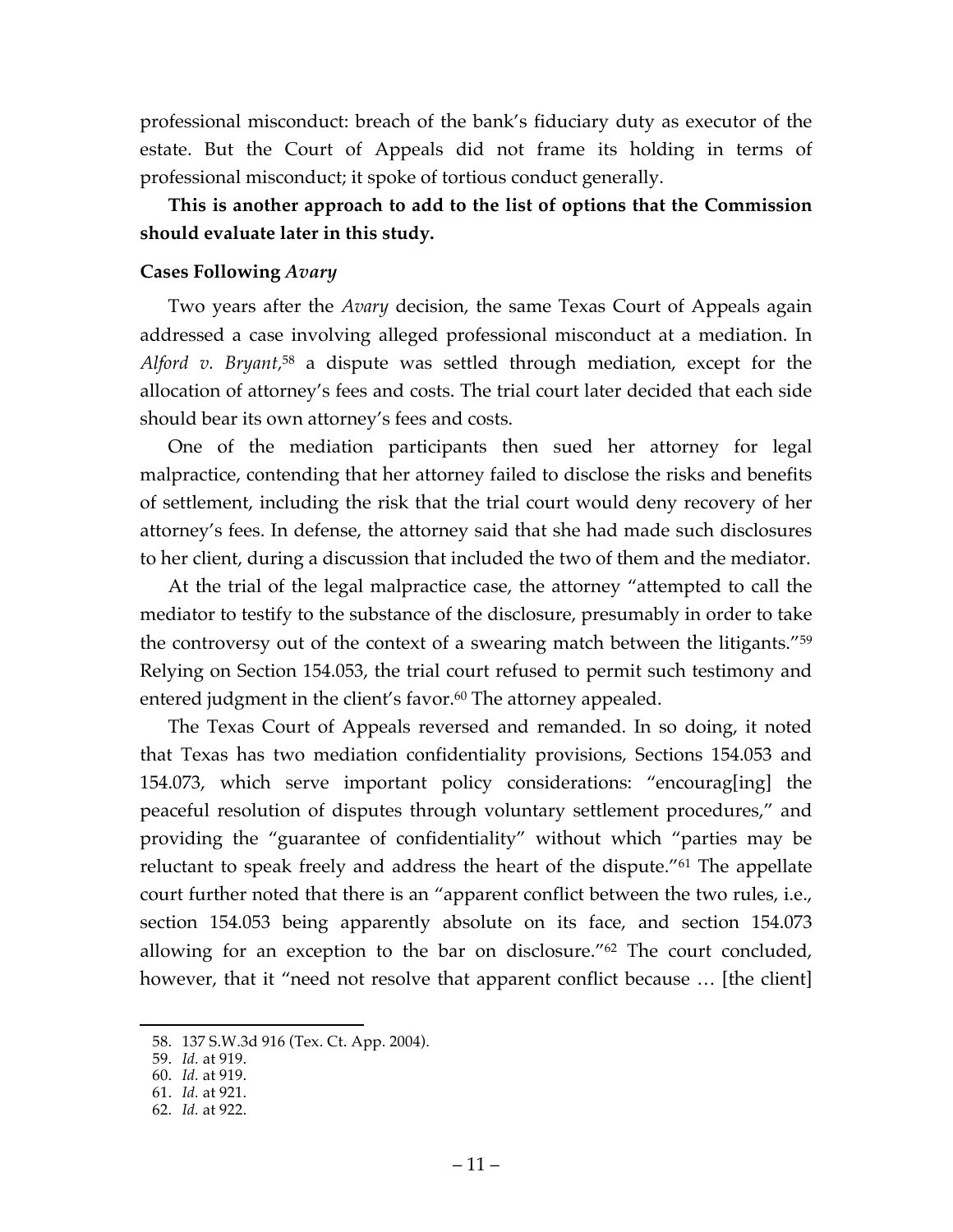waived mediation confidentiality under both ADR confidentiality statutes *due to her offensive use of the statutory confidentiality provisions*."63

The Court of Appeals explained that in Texas "one cannot invoke the jurisdiction of the courts in search of affirmative relief, and yet, on the basis of privilege, deny a party the benefit of evidence that would materially weaken or defeat the claims against her."64 According to the court, "[s]uch offensive, rather than defensive, use of a privilege lies outside the intended scope of the privilege."65 The court further explained that in Texas three requirements must be met before a party may be found to have waived an asserted privilege under the "offensive use" doctrine:

- (1) The party asserting the privilege is seeking affirmative relief.
- (2) The privileged information sought is such that, if believed, in all probability it would determine the outcome of the case.
- (3) Disclosure of the confidential information is the only way for the aggrieved party to obtain the evidence.<sup>66</sup>

The court then found that

all elements for the offensive use doctrine would be met in this case were the attorney-client privilege at issue. Because the mediation confidentiality statutes and the attorney-client privilege are grounded upon similar policy rationales, including effective legal services and administration of justice, the offensive use doctrine should apply similarly to the mediation confidentiality statutes. *It is only fair to require [the client] either to abandon her claim of confidentiality or abandon her claim of legal malpractice entirely.*<sup>67</sup>

In addition to invoking this "offensive use" doctrine, the Court of Appeals also discussed *Avary* and determined that the circumstances satisfied the requirements for disclosure enunciated in *Avary*:

As in *Avary*, the parties to the original litigation peacefully resolved their dispute. Again, as in *Avary,* one of the parties now seeks to prove a *new and independent cause of action* that is alleged to have occurred *during the mediation process*. That party does not propose to discover or use the evidence to obtain additional funds from the settling roofing contractor in the underlying litigation. The confidential information was offered in this *separate and distinct case* 

66. *Id.*

 <sup>63.</sup> *Id.* (emphasis added).

<sup>64.</sup> *Id.* at 921.

<sup>65.</sup> *Id.*

<sup>67.</sup> *Id.* at 922 (emphasis added; citation omitted).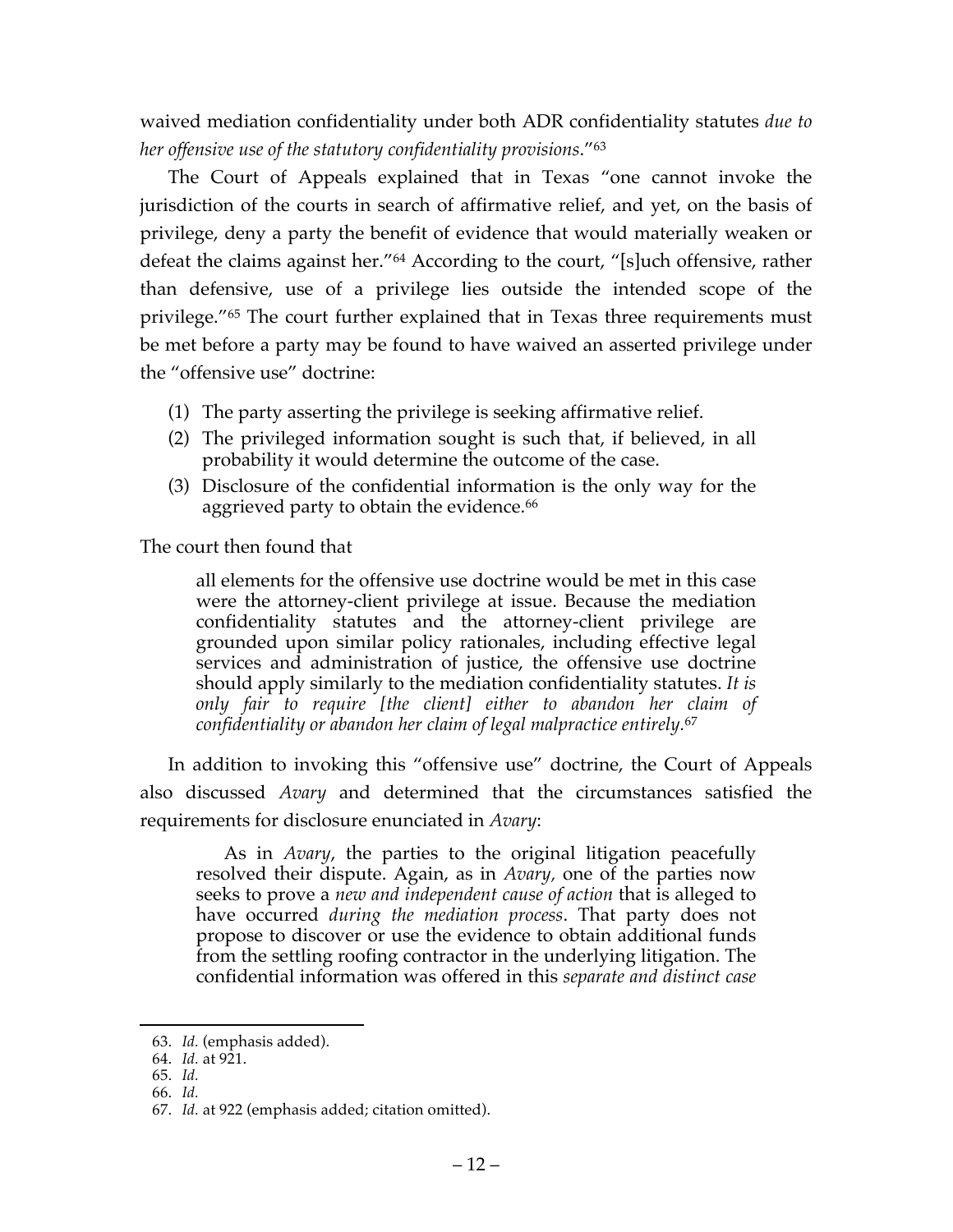*arising between one of the parties to the underlying litigation and her attorney*.

The new cause of action asserted by [the client] below involved [her attorney's] alleged legal malpractice during the mediation proceedings. *Significant substantive and procedural rights of [the attorney] are implicated*, including the opportunity to develop evidence of her defense to the claim of legal malpractice and to submit contested fact issues to the fact-finder. In pursuing her defense, [the attorney] *will not disturb the settlement in the underlying litigation*. From a policy standpoint, these considerations support disclosure of the confidential communications at issue in this case.<sup>68</sup>

The appellate court in *Alford* thus concluded that "under the facts of this case, the trial court abused its discretion when it improperly excluded the testimony of the mediator."69 In other words, *Alford* extended the *Avary* doctrine to testimony by a mediator.

*Alford* is not the only Texas case following *Avary.* The discussions in other cases do not seem to warrant inclusion here, however, because the discussion does not pertain a mediation,70 or the discussion is short and not too enlightening. 71

### **Cases Distinguishing** *Avary*

Several subsequent cases have distinguished *Avary.* Shortly after *Avary* was decided, another Texas Court of Appeals considered *Allison v. Fire Ins. Exchange,*<sup>72</sup> a case in which a homeowner sued an insurer for its handling of her homeowners' insurance claims. A jury entered a big verdict against the insurer and the insurer appealed. Among other things, the insurer cited *Avary* and argued that the trial court erroneously excluded evidence that the homeowner demanded "no less than \$10 million plus media rights" at mediation, which would help to show that the insurer acted in good faith with regard to settling the insurance claims.

 <sup>68.</sup> *Id.* (emphasis added, citations omitted).

<sup>69.</sup> *Id.* at 923. For criticism of *Alford*, see Scott, *supra* note 37, at 403-05.

<sup>70.</sup> See, e.g., Knapp v. Wilson N. Jones Memorial Hosp., 281 SW.3d 163 (Tex. Ct. App. 2009) (applying *Avary* approach in arbitration context).

<sup>71.</sup> See, e.g., Flood v. Katz, 294 S.W.3d 756, 762 n.2 (Tex. Ct. App. 2009) (Citing *Avary* for propositions that (1) wrongful act is "not shielded" because it took place in compromise negotiation, and (2) party "is not prevented from proving a separate cause of action, fraud in this case, simply because some of the acts complained of took place during compromise negotiations.").

<sup>72.</sup> 98 S.W.3d 227 (Tex. Ct. App. 2002), *pet. granted, judgment vacated w/out reference to the merits*  (Tex. S. Ct. 2004).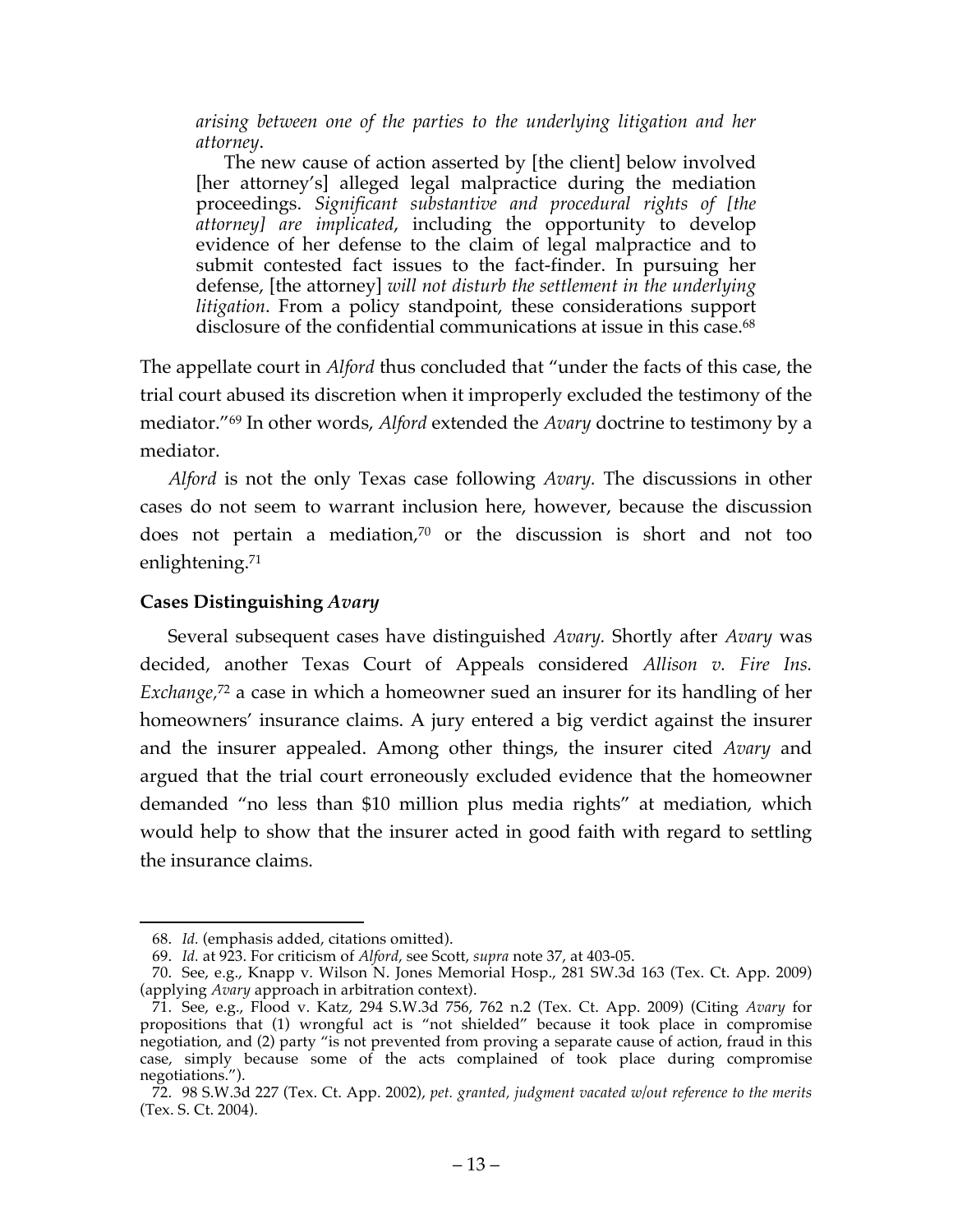The Court of Appeals said *Avary* was distinguishable because the mediation evidence in *Avary* "went to the heart of the parties' dispute."73 In its view, the evidence of the homeowner's mediation demand was of a different caliber, because the insurer's conduct was at issue, not the homeowner's conduct.74 Thus, it upheld the trial court's determination that the circumstances did not justify breaching the "cloak of confidentiality" that surrounds mediation, which "should be breached only sparingly."75

More recently, in *In re Empire Pipeline Co.*, <sup>76</sup> the Texas Court of Appeals for the Fifth District considered the admissibility of evidence from mediation of a contract dispute between an individual and some oil and gas companies. The dispute was settled during the mediation, but the individual later moved to vacate the settlement on several grounds, including duress and fraud. He sought to depose the mediator and compel the mediator to produce documents. The oil and gas companies objected on several grounds, including mediation confidentiality. When the trial court partially granted a motion to compel, they appealed.

On appeal, the individual said that *Avary, Alford,* and *Knapp* supported his request for discovery from the mediator. But the Court of Appeals disagreed:

*Avary* involved a claim based on a "new and independent tort," the pursuit of which would not disturb the settlement reached at the mediation proceeding as to which discovery was sought. The evidence sought was to be offered "in a separate case against a separate party to prove a claim that is factually and legally unrelated to the wrongful death and survival claims" that were the subject of the mediation. Here, [the plaintiff in a mediated dispute] has asserted "affirmative defenses and matters in avoidance" in an action by [the defendants] to enforce the [mediated] agreement. *[The plaintiff] cites no authority, and we have found none, for his assertion that the narrow holding of Avary applies when defending an action, like this one, to enforce a settlement reached in the mediation proceeding as to which discovery is sought.* Accordingly, we conclude *Avary* is *inapplicable* here.77

Likewise, the same Court of Appeals distinguished *Avary* in a case it decided just last year, *Hydroscience Technologies, Inc. v. Hydroscience, Inc.*<sup>78</sup> As in *Empire* 

 <sup>73.</sup> *Id.* at 260.

<sup>74.</sup> *Id.*

<sup>75.</sup> *Id.* at 259.

<sup>76.</sup> 323 S.W.3d 308 (Tex. Ct. App. 2010).

<sup>77.</sup> *Id.* at 313-14 (emphasis added, citations omitted).

<sup>78.</sup> 401 S.W.3d 783 (Tex. Ct. App. 2013).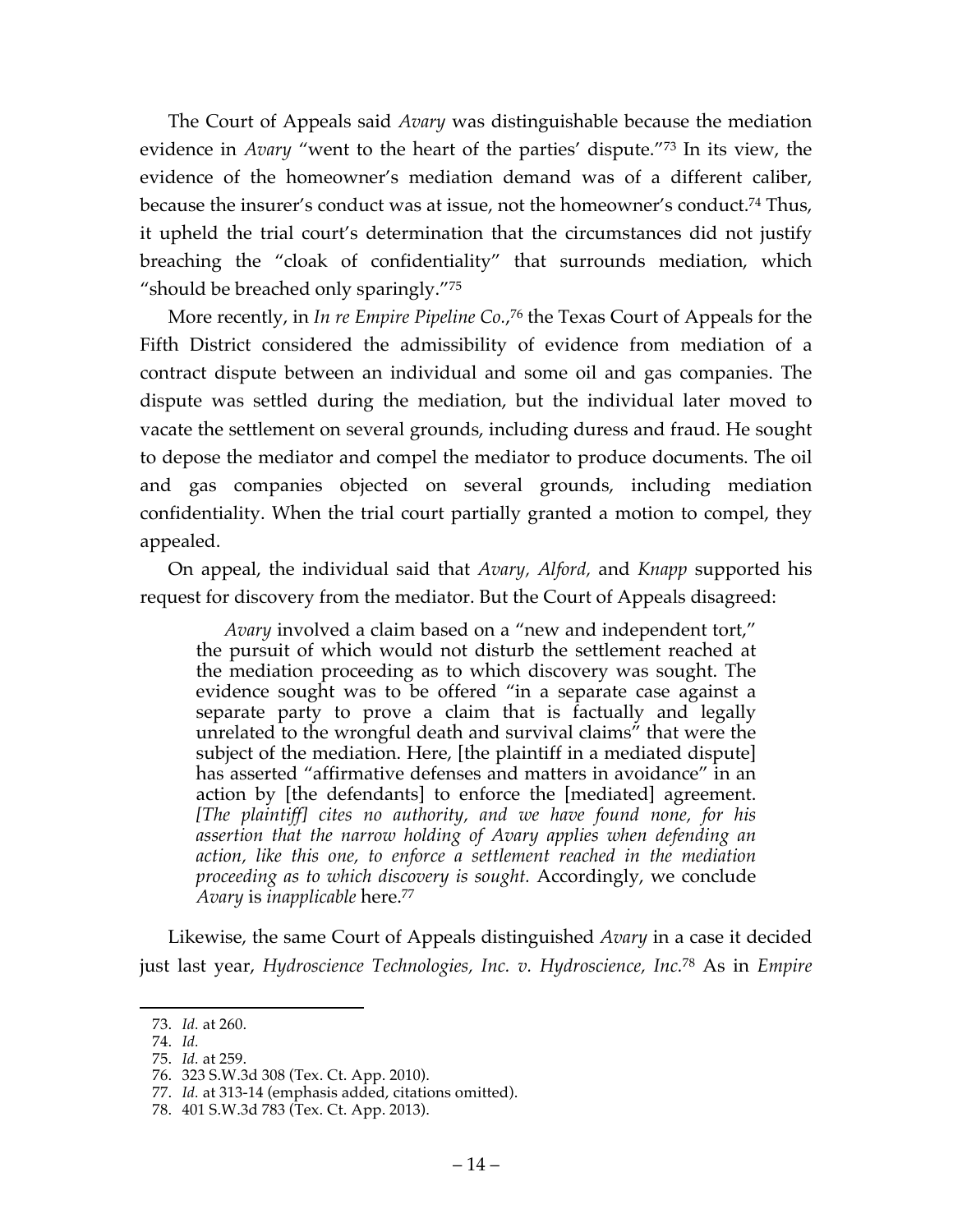*Pipeline,* the court emphasized that *Avary* does not apply when a party seeks to undo a mediated settlement, as opposed to proving a new and independent tort:

This is not a situation similar to *Avary* where [a mediation participant] is trying to use evidence from mediation to support a new and independent tort. Rather, [the appellant] is trying to obtain evidence to potentially change the [mediated] settlement agreement.… [W]e refuse to construe the application of the mediation privilege so narrowly.

"A cloak of confidentiality surrounds mediation, and the cloak should be breached only sparingly. Under these facts, to allow [the appellant] to use alleged discussions from the mediation regarding the stock would undermine the very purpose of confidentiality in the mediation process. Parties must not be allowed to use evidence from mediation to dispute terms of a settlement agreement, particularly years later, as is the case here. To do so would chill the overall purpose of mediation, which is to allow parties to come to the table knowing they can speak freely about their dispute and have confidence what they say will be confidential. To conclude otherwise defeats section 154.073 and section 154.053(c) of the Texas Civil Practice and Remedies Code. Accordingly, [the appellant] may not rely on evidence from the 2001 mediation to create a fact issue as to ownership of the stock because such information is protected by the mediation privilege.79

As best the staff can tell, neither *Empire Pipeline* nor *Hydroscience Technologies* involved allegations of legal malpractice or other attorney misconduct in mediation. But those cases seem to mean that a party in Texas could use evidence of such misconduct only to prove an independent tort (e.g., a legal malpractice claim) when the *Avary* requirements are met, not to try to undo a mediated settlement.

Whether a party might be able to use such evidence for purposes of an attorney discipline proceeding is not clear. That would not be a tort claim, but it would be independent and distinct from the mediated dispute. The staff suspects that the latter point would be determinative — i.e., mediation evidence could be introduced in a Texas attorney discipline proceeding upon satisfying the requirements stated in *Avary.*

## **Other Relevant Cases**

In addition to the *Avary* line of cases, several other Texas cases may be of some interest in this study, as briefly summarized below:

 <sup>79.</sup> *Id.* at at 795-96 (citations omitted).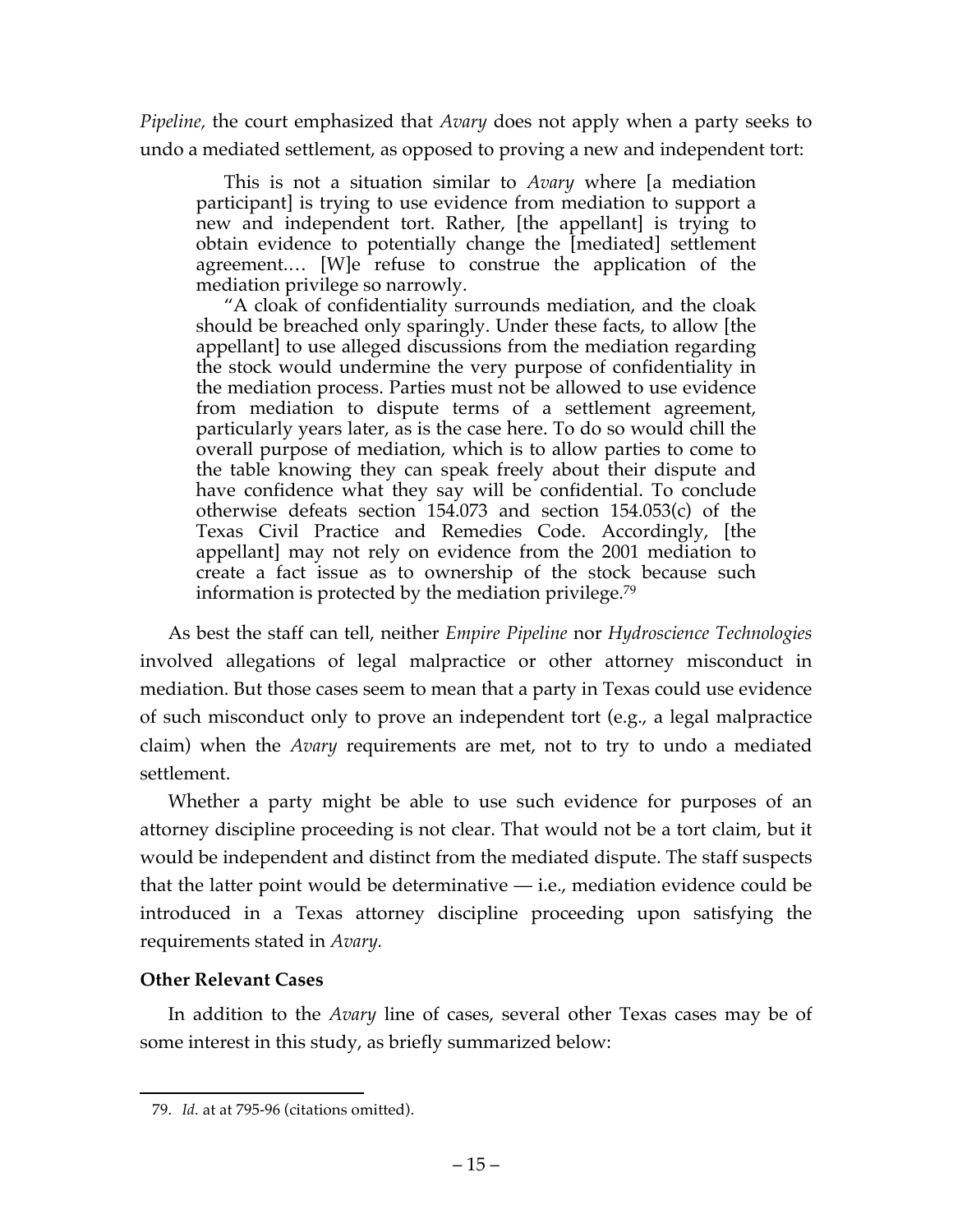- In *Randle v. Mid Gulf*,<sup>80</sup> the trial court granted summary judgment to a party seeking specific performance of a mediated settlement agreement. On appeal, the losing party argued that the trial court erred by excluding evidence that he was suffering from chest pains during the mediation and thus the mediated settlement was unenforceable due to duress. In an unpublished decision, the court of appeal agreed, explaining that a party cannot sue for specific performance based on a mediation agreement while, at the same time, invoking mediation confidentiality to exclude evidence of duress at the mediation.81 A Texas law professor says *Randle* was wrongly decided, because "[t]he Texas ADR Act's confidentiality provisions do not include an exception for providing evidence of traditional contract defenses.82
- In *Lype v. Watkins*,<sup>83</sup> a mediation resulted in a settlement, but one of the parties thereafter refused to sign the release papers. The other side sought specific enforcement of the settlement agreement. In defense, the recalcitrant party alleged that the settlement was obtained through duress by the party's counsel. The trial court rejected that argument, explaining that "[d]uress or undue influence can suffice to set aside a contract, but it is wellsettled that these must emanate from one who is a party to the contract."84 In other words, a settlement agreement cannot be avoided based on the actions of an attorney for a settling party. The trial court's decision was upheld in an unpublished opinion on appeal. In discussing the case, a commentator queried whether the decision "means that a mediator can never be guilty of coercion or duress?"85 The commentator answered his own question by saying, "Surely not."86
- In *Vick v. Waits,*<sup>87</sup> a mediation resulted in a settlement, but one side later brought suit against the other side for breach of the settlement agreement and fraudulently inducing them to settle at the mediation. The fraud claim was based on statements allegedly made during the mediation. The trial court excluded those statements and granted summary judgment to the defendant. The Court of Appeals affirmed in an unpublished decision, noting that "Section 154.073 expressly prohibits the use of any statements made during the mediation and appellants do not attempt to

 <sup>80.</sup> 1996 Tex. App. LEXIS 3451 (Tex. Ct. App. 1996).

<sup>81.</sup> *Id.* at \*4.

<sup>82.</sup> Shannon (2000), *supra* note 37, at 87, 89; see also Edward Sherman, *Confidentiality in ADR Proceedings: Policy Issues Arising From the Texas Experience,* 38 S. Tex. L. Rev. 541, 557-58 (1997) (warning that *Randle* approach could "considerably reduce the confidentiality protection of the Texas ADR Act if there will always be a waiver of confidentiality whenever a contract defense is asserted.").

<sup>83.</sup> 1998 Tex. App. LEXIS 6626 (Tex. Ct. App. 1998).

<sup>84.</sup> *Id.* at \*7-\*8.

<sup>85.</sup> Scott, *supra* note 37, at 389.

<sup>86.</sup> *Id.*

<sup>87.</sup> 2002 Tex. App. LEXIS 3982 (Tex. Ct. App. 2002).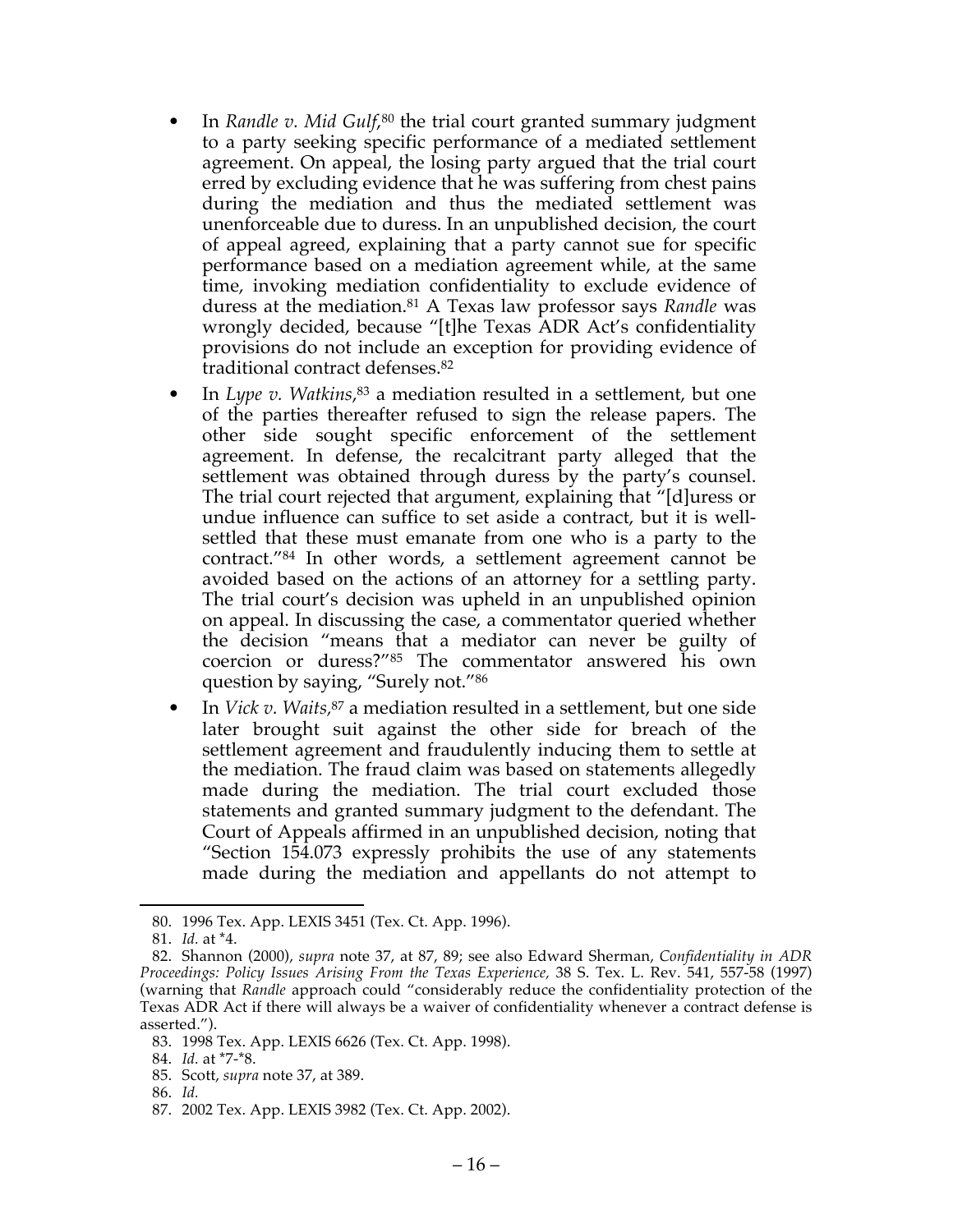explain why that section does not apply to its summary judgment evidence."88 The Court of Appeals further explained that "[t]he Texas ADR Act does not include an exception for claims of fraud, and this Court will not create an exception to the confidentiality provisions of the Texas ADR Act."89

- In *Gaskin v. Gaskin,*<sup>90</sup> a divorcing husband and wife reached a settlement in mediation, but the husband later alleged that the mediator "altered it surreptitiously." The husband subpoenaed the mediator to testify, and the mediator sought to quash the subpoena. The trial court held an *in camera* hearing pursuant to Section 154.073, and then granted the protective order requested by the mediator. The Court of Appeals affirmed in an unpublished decision.
- In *Rabe v. Dillard's, Inc.*,<sup>91</sup> a woman sued a department store for injuries sustained at the store. The dispute was settled at a mediation, but the woman subsequently refused to sign the settlement documents, alleging that she settled under duress. She contended that during the mediation, opposing counsel "threatened to contact the worker's compensation carrier to advise that [the woman] had a prior injury and was 'doctor shopping' for narcotics."92 The trial court excluded her statement regarding the alleged threat, and granted summary judgment against her. The Court of Appeals affirmed in a short, published opinion, which explained that ADR communications are confidential and may not be used as evidence.<sup>93</sup> Consequently, it said "there was no competent summary judgment evidence of a threat," which was "fatal to [the woman's] claim of duress."<sup>94</sup> The court's opinion does not mention *Avary*, presumably because this was not an "independent tort" case and the appellant did not try to argue that the *Avary* doctrine applied.

Most of the above cases are unpublished, but they are nonetheless "fair game for consideration."95 Since 2003, the Texas Supreme Court has recognized that unpublished opinions "may be cited in judicial proceedings, even though they have 'no precedential value.'"96

In all of these cases, as well as in *Empire Pipeline*, a party tried to undo a mediated settlement due to alleged misconduct during the mediation, and

 <sup>88.</sup> *Id.* at \*11.

<sup>89.</sup> *Id*.

<sup>90.</sup> 2006 Tex. App. LEXIS 7689 (Tex. Ct. App. 2006).

<sup>91.</sup> 214 S.W.3d 767 (Tex. Ct. App. 2007).

<sup>92.</sup> *Id.* at 769.

<sup>93.</sup> *Id*.

<sup>94.</sup> *Id*.

<sup>95.</sup> Sherman, *supra* note 82, at 329.

<sup>96.</sup> *Id.* (footnote omitted).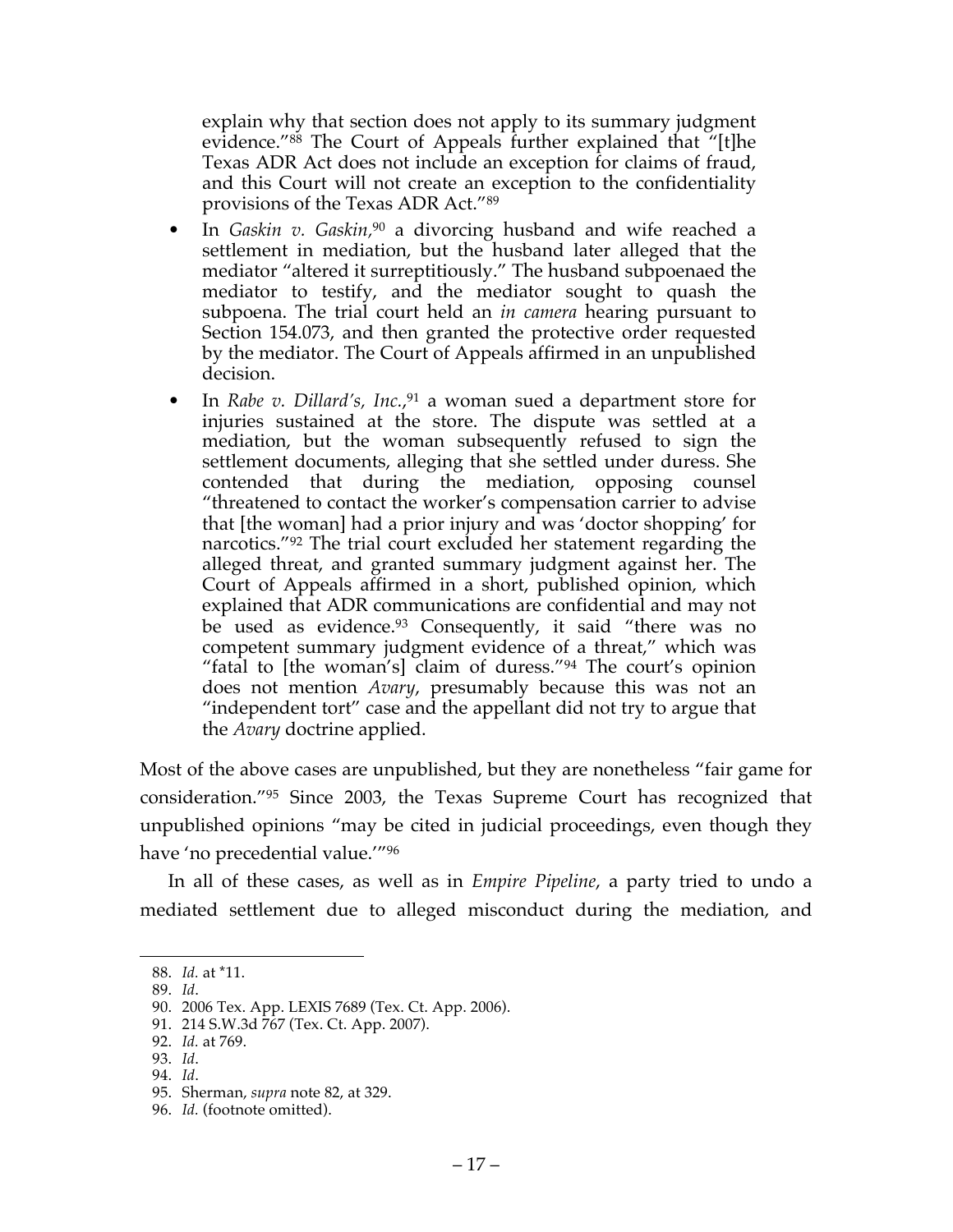sought disclosure of mediation communications for that reason. <sup>97</sup> While such a scenario might be relatively uncommon as compared to the total number of mediations, it clearly does arise on occasion in Texas, just as in Florida, California, and elsewhere.

#### THE UNIFORM MEDIATION ACT IN TEXAS

As mentioned in Memorandum 2014-43, the Texas legal community expressed concerns about the UMA while the UMA was being drafted. Around that time, the Texas ADR Act was sometimes characterized as including "perhaps the broadest ADR confidentiality provision in the country."98 As one writer put it,

The breadth of coverage provided by [Section 154.073] is enormous. The statute is presently understood in theory and practice to provide a blanket of near total confidentiality on communications made during all ADR procedures. Even mediations conducted in the absence of litigation are theoretically protected by Texas's broad confidentiality provision. The simplicity and brevity of the Texas ADR Act are the cornerstones of the Act's stunning success and the seemingly broad confidentiality that the Act provides to participants.<sup>99</sup>

Texas groups thus warned that enacting the UMA would decrease the level of protection for mediation communications in Texas. In 2001, for example, Greg Dillard (then a law student in Texas, now a Texas lawyer) provided this description of the Texas ADR community's reaction to the UMA:

Most practitioners have taken a "don't fix it if it ain't broke" attitude toward the confidentiality provisions in the Texas ADR Act. Consequently, most practitioners and supporters of the Texas ADR Act's broad confidentiality provision prefer not to amend the statute as they believe amendments would create more problems than they would solve.

Without question, there are many benefits to the present system. The increasingly frequent use of mediation in the last twenty years exemplifies the Act's success.…The consensus among professional mediators is that mediation has become such a successful ADR procedure due in large part to the overarching blanket of confidentiality that the Texas ADR Act provides.… [M]any commentators and practitioners argue that shrinking the breadth of

 <sup>97.</sup> See also Smith v. Smith, 154 F.R.D. 661 (N.D. Tex. 1994); Lopez v. Kempthorne, 2010 U.S. Dist. LEXIS 118749 (S.D. Tex. 2010).

<sup>98.</sup> Sherman, *supra* note 82, at 542.

<sup>99.</sup> Dillard, *supra* note 3, at 141 (footnotes omitted).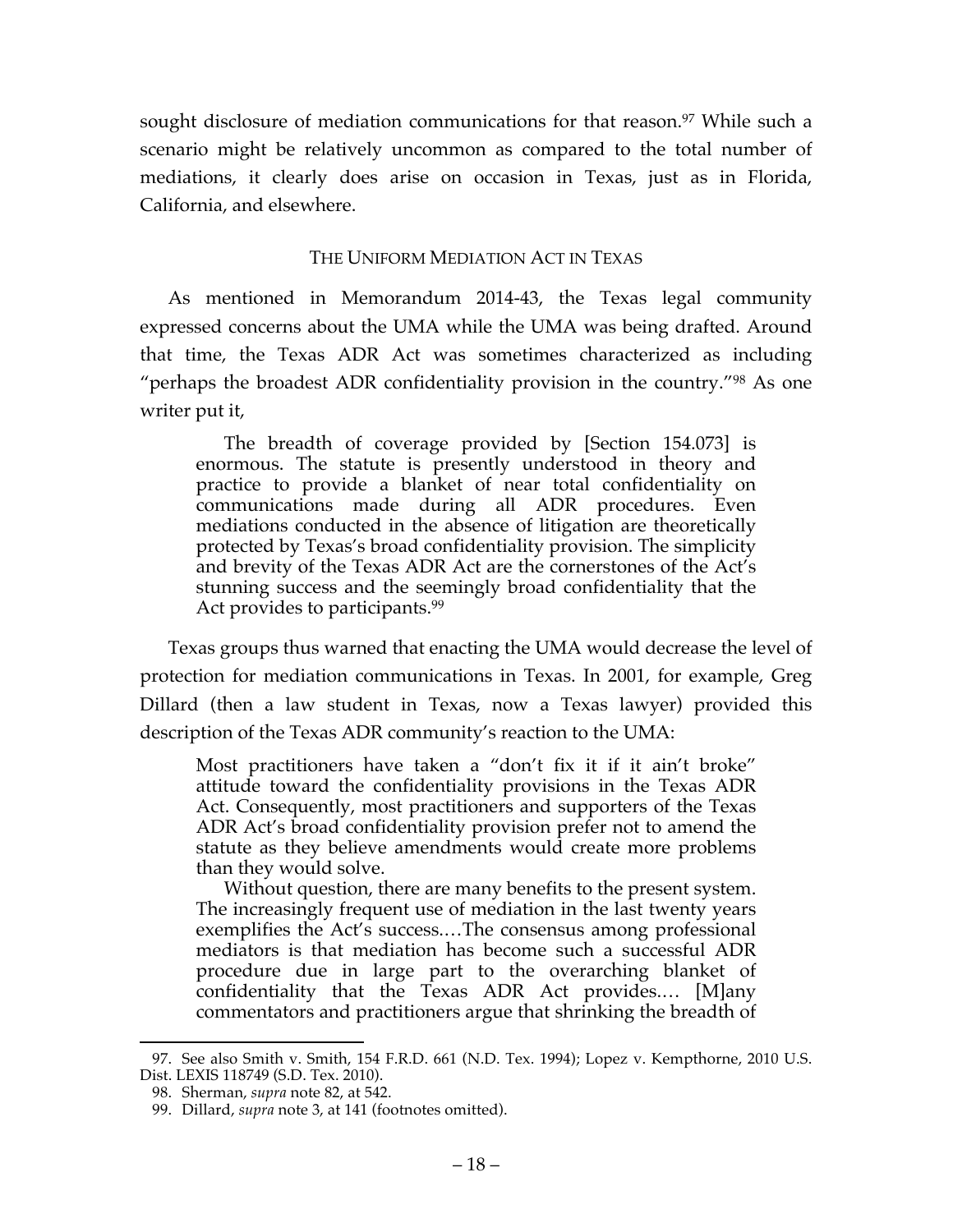the confidentiality provision will result in a direct decrease in the use and success of mediation as an ADR procedure.100

The same year, the State Bar Alternative Dispute Resolution Council took the position that "the proposed UMA does a relatively poor job of protecting the confidentiality of the mediation process,"101 attempting to "safeguard confidentiality through a complex and dizzying array of privileges and exceptions."102 The group regarded the existing Texas provisions as "far superior" and explained that "[b]ecause the UMA offers a much more limited form of confidentiality protection than does the Texas ADR Act, the council has serious concerns about the proposal and will oppose its enactment in Texas."<sup>103</sup>

Similarly, the Texas Association of Mediators registered strong opposition to the UMA, as did the Association of Attorney-Mediators (a national association headquartered in Dallas). <sup>104</sup> According to Texas law professor Brian Shannon, "[t]he primary concerns of these organizations relate[d] to two principal areas: (1) the UMA drafters' approach to confidentiality in comparison to the longestablished legislative approach set forth in the Texas ADR Act, and (2) the relative complexity of the UMA's provisions."105

In a 2003 article entitled *Dancing with the One that "Brung Us" — Why the Texas ADR Community Has Declined to Embrace the UMA*, <sup>106</sup> Prof. Shannon explained those points in detail. Among other things, he provided two contrasting examples of what a mediator might say about confidentiality when starting a mediation: Alternative I (Texas law) and Alternative II (UMA). While Prof. Shannon admitted that those examples "may well be subject to charges of exaggeration," they dramatically illustrate the perceived differences between Texas law and the UMA, so the staff has reproduced them in an exhibit.107

103. *Id.*; see also http://static.squarespace.com/static/523385e7e4b0bfcfa198761d/t/523664d7 e4b055124732eaf4/1379296471661/How-Much-Confidentiality-Does-the-UMA-Provide.pdf

 <sup>100.</sup> Dillard, *supra* note 3, at 141-42 (footnotes omitted).

<sup>101.</sup> Wayne Fagan & Brian Shannon, *A Potential Threat to Texas ADR,* 65 Tex. Bar J. 27, 27 (2001), *available at* http://papers.ssrn.com/sol3/papers.cfm?abstract\_id=1830270.

<sup>102.</sup> *Id.*

<sup>(&</sup>quot;Some of the strongest opposition [to the UMA] has come from those within the mediation community who expressed a variety of objections, including the complaint that the confidentiality provisions did not go far enough. Some state bar associations, such as those of Texas and Pennsylvania, also objected to the UMA on that basis.").

<sup>104.</sup> Shannon (2003), *supra* note 8, at 201.

<sup>105.</sup> *Id.*

<sup>106.</sup> Shannon (2003), *supra* note 8.

<sup>107.</sup> See Exhibit pp. 1-3.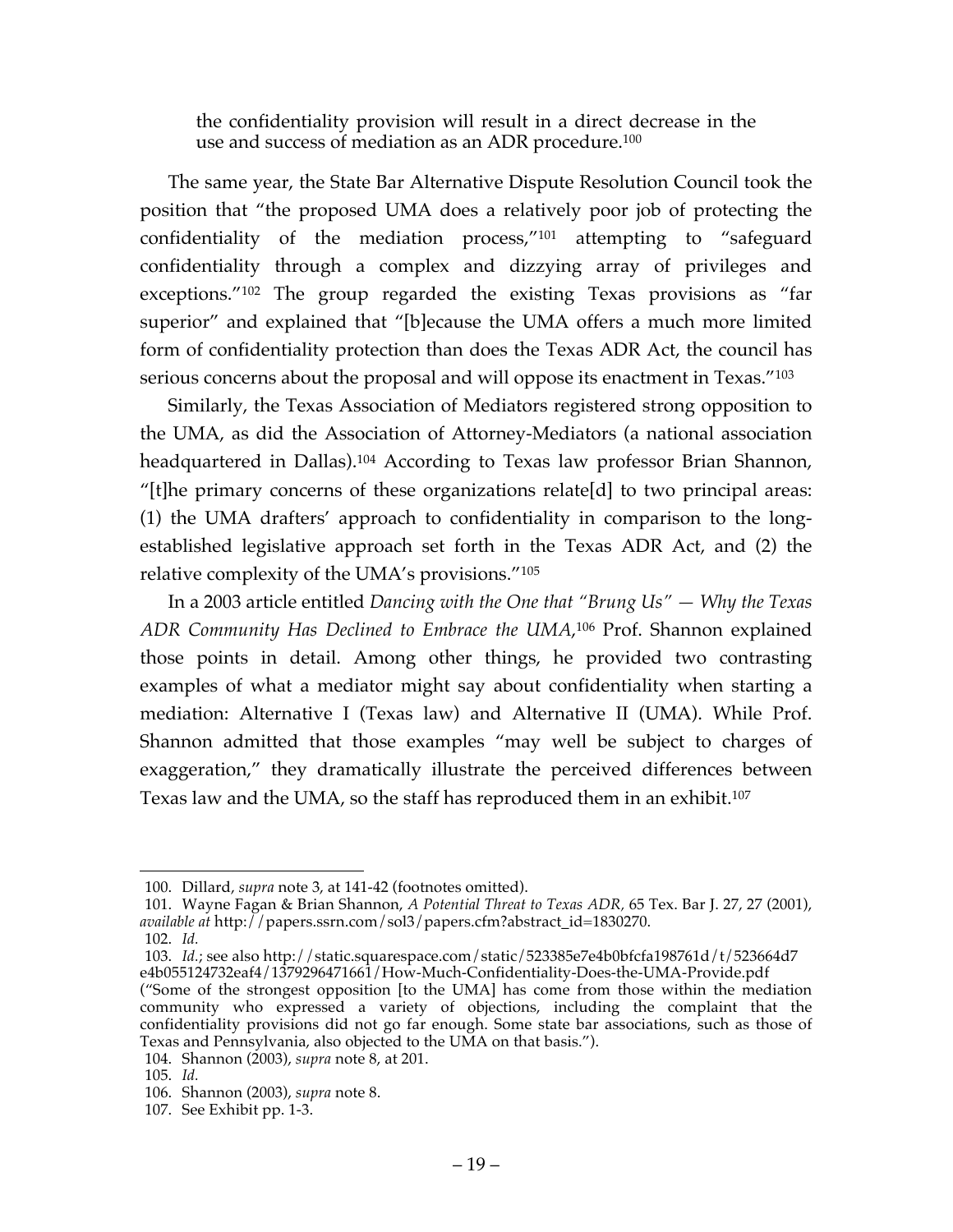Prof. Shannon argued that "[t]he UMA's backwards approach to confidentiality as well as its maze of privileges, waivers, and exceptions are not an adequate substitute for the current Texas approach."108 He acknowledged, however, that "the Texas ADR Act's confidentiality provisions are far from perfect."109 He went on to suggest several potential improvements.110

Of particular note here, Prof. Shannon suggested revising the Texas confidentiality provisions to better address malpractice:

[A] few of the UMA's numerous exceptions to its complex privileges structure should merit serious contemplation as possible additional exceptions to the Texas confidentiality provisions. For example, the UMA drafters have added exceptions by which mediation communications can be used to prove or disprove malpractice claims against the mediator, party, or party's attorney. As for the exception for malpractice suits against mediators, the drafters included the exception "to promote accountability of mediators by allowing for grievances to be brought against mediators, and as a matter of fundamental fairness, to permit the mediator to defend against such a claim. *The Texas Legislature might give consideration to adding such an exception to the Texas ADR Act for the same reasons stated by the UMA's drafters. Given, however, the potential dangers of such an exception in opening the door to potential frivolous actions, checks and balances* such as in camera hearings and the possibility of imposing sanctions *should also be included.*<sup>111</sup>

In making this suggestion, Prof. Shannon built on pre-UMA comments by Edward Sherman (a dean and law professor at Tulane University), who pointed out that "for compelling policy reasons," a Texas court interpreting the Texas ADR Act "could determine that the integrity of the ADR process would be jeopardized if neutrals could commit malpractice with impunity, and that applying absolute confidentiality would contravene public policy."112

In his pre-UMA article, Prof. Sherman also discussed the possibility of recognizing some type of exception to the mediation confidentiality statutes to allow traditional contract defenses to a mediated settlement agreement.113 As he pointed out, however, a proposal by the ADR Section of the Texas State Bar Association to create "an exception for communications relevant to a

 <sup>108.</sup> Shannon (2003), *supra* note 8, at 220.

<sup>109.</sup> *Id.* at 205.

<sup>110.</sup> See *id.* at 205-11.

<sup>111.</sup> *Id.* at 207-08 (emphasis added, footnotes omitted).

<sup>112.</sup> Sherman, *supra* note 82, at 559.

<sup>113.</sup> See *id.* at 553-59.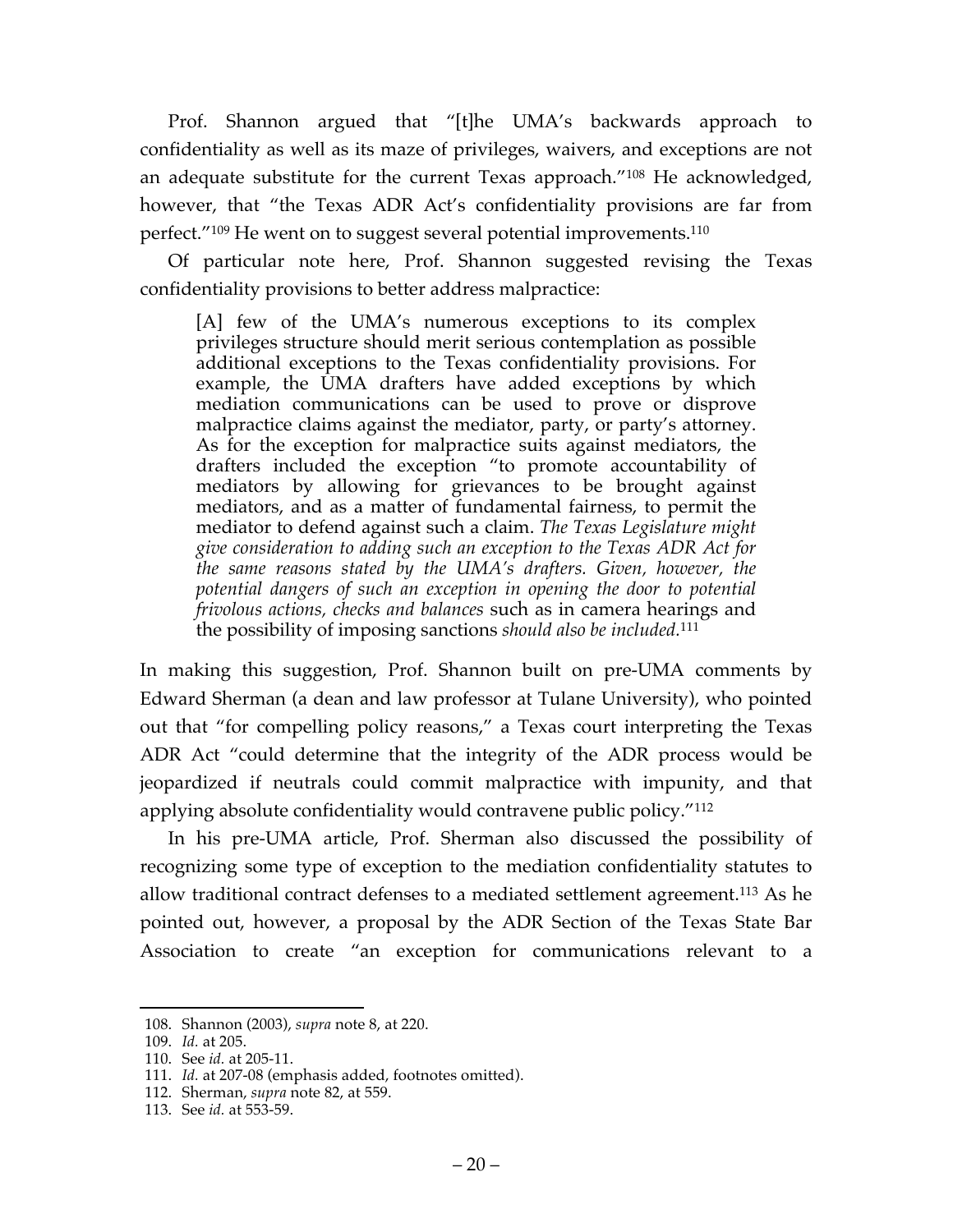determination of 'the meaning or enforceability' of an ADR agreement … was never adopted into law."114

Prof. Shannon raised the same concept in his article on the UMA, suggesting that the Texas Legislature "consider adopting an exception to confidentiality for traditional contract defenses."115 But the idea apparently has not taken hold in Texas.

Although there appears to have been widespread sentiment against enacting the UMA in Texas, that sentiment was not universal. For example, Mr. Dillard concluded that "the best solution is a merger of the Texas ADR Act and the UMA,"116 in which "the UMA is adopted in its entirety,"117 but "additional measures … implemented to patch over any remaining gaps in confidentiality."118 He maintained that "[t]he Texas ADR Act's expansive grant of confidentiality is superlative in theory; however, in practice, issues will arise that require either judicial interpretation or legislative clarification."119 He also warned that if the Legislature failed to act,

[J]udicial regulation will be a slow process as individual judges carve out limited exceptions to the Texas ADR Act's broad confidentiality provision. The result will be like a hundred small knife pricks that slowly dissolve a fighter's strength until he can no longer fight. Mediation will be weakened with each new exception, and participants' faith in the system will deteriorate.120

In short, to ensure that confidentiality in Texas would not become "a paper tiger — appearing strong while actually having no teeth,"121 Mr. Dillard thought significant legislative reform was needed.

Richard Reuben (a Missouri law professor who served as a reporter for the Uniform Mediation Act) expressed similar views a couple of years after approval of the UMA. He described Section 154.073 as "somewhat representative of the simple 'mediation is confidential' statutes found in some state statutes and court rules."122 He considered such statutes problematic:

118. *Id.*

 <sup>114.</sup> *Id.* at 554.

<sup>115.</sup> Shannon (2003), *supra* note 8, at 206.

<sup>116.</sup> Dillard, *supra* note 3, at 139.

<sup>117.</sup> *Id.* at 156.

<sup>119.</sup> *Id.* at 143.

<sup>120.</sup> *Id.* at 146.

<sup>121.</sup> *Id.* at 140.

<sup>122.</sup> Richard Reuben, *The Sound of Dust Settling: A Response to Criticisms of the UMA,* 2003 J. Disp. Resol. 99, 114 (2003).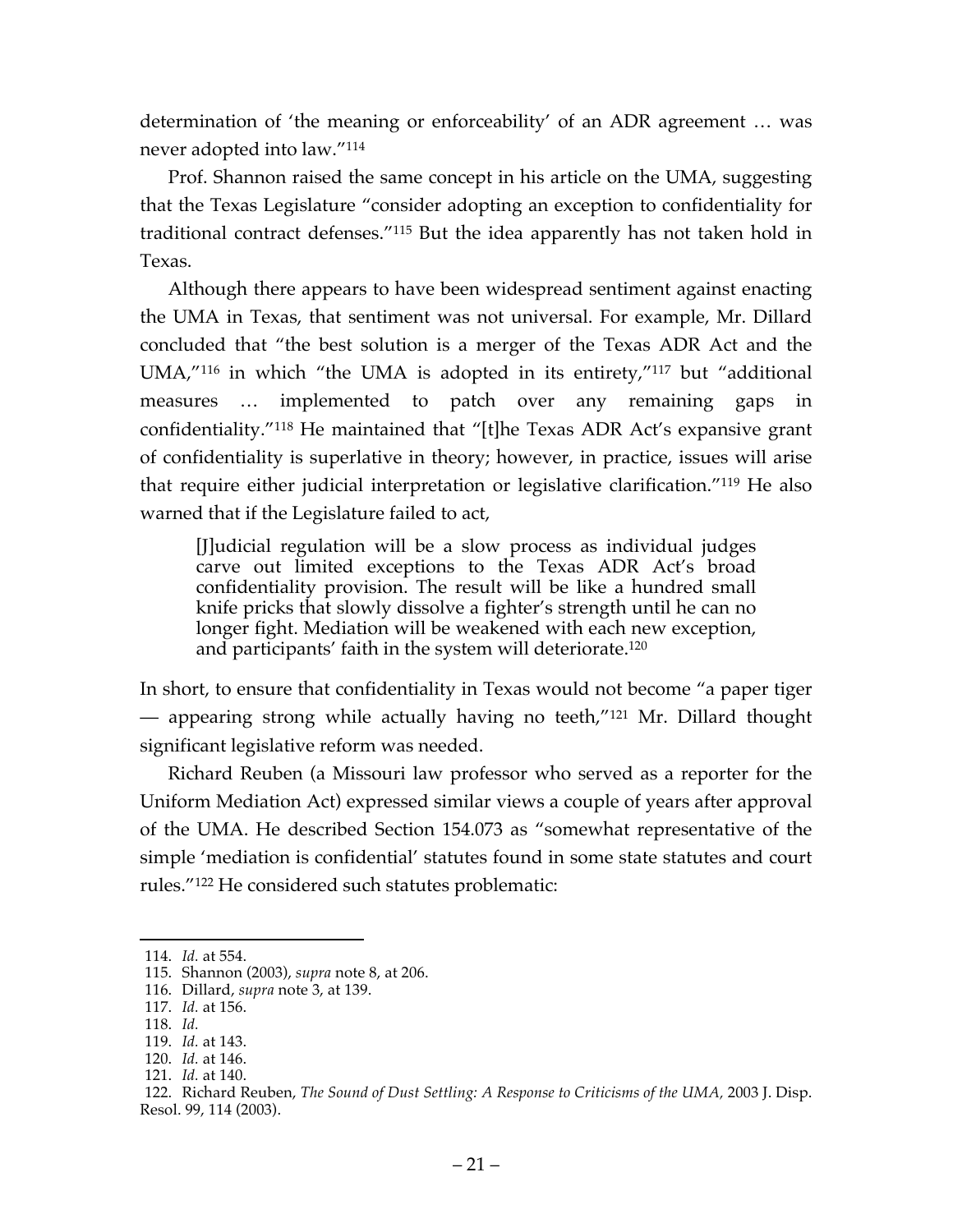While such statutes are seductive in their simplicity, they are deceptive in that they raise more questions than they answer, promise much more than they deliver, and in the end contribute little to the reliability of mediation confidentiality. At worst, they are downright misleading.

…. As is typical among these "mediation is confidential" statutes, the Texas law conveniently avoids the harder questions that are likely to lead to litigation. For example, while stating that alternative dispute resolution processes are "confidential," the statute does not define what an "alternative dispute resolution proceeding" is for purposes of the act, nor does it define "confidential," nor does it define its express limitation to communications that "relate to the subject matter" of the dispute, nor does it list any exceptions to its general rule of confidentiality.123

He noted that "Professor Shannon and the other members of the ADR Section of the State Bar of Texas interpret this broad language to provide both a categorical rule against the discovery or introduction of mediation communications evidence in subsequent judicial proceedings (with no exceptions), as well as a categorical rule against disclosure of mediation communications outside of proceedings (with no exceptions)."124 Prof. Reuben was not so sure that courts would interpret the provision that way. In his view, "[a]n equally plausible, and more defensible, judicial reading of the statute's plain language, would seem to compel a more restrictive interpretation — as a relatively narrow evidentiary exclusion for certain statements made during a mediation."125 Citing California as an example, he cautioned that courts have generally "viewed such 'mediation is confidential' statutes as requiring them to balance the mediation confidentiality interests against the parties' interest in the evidence in the case before them — frequently deciding in favor of admissibility."126 (His comments predated *Cassel* and other California cases interpreting California law more strictly.)

Prof. Reuben also pointed out that "Texas law goes one step further in limiting the scope of mediation confidentiality, providing a broad statutory exception to the broad general rule of confidentiality"127 — i.e., Section 154.073(e), which calls for *in camera* balancing when the statute conflicts with

127. *Id.*

 <sup>123.</sup> *Id.*

<sup>124.</sup> *Id.* (footnotes omitted).

<sup>125.</sup> *Id.* at 115.

<sup>126.</sup> *Id.*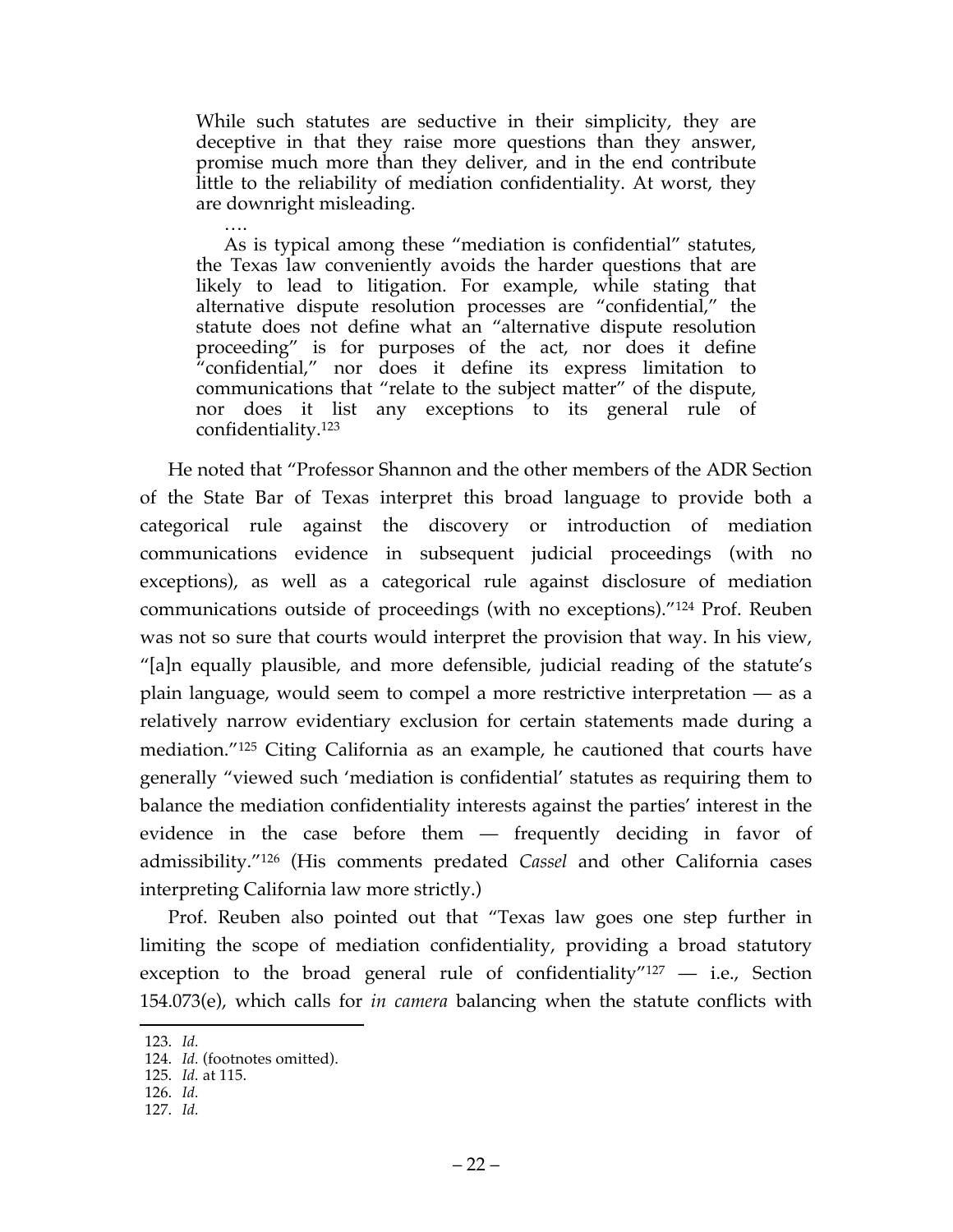other legal requirements for disclosure. He warned that this exception could swallow the rule:

On its face, this exception is clearly broader than the proposed "manifest injustice" standard vilified by UMA critics in the early drafting [of the UMA]. *Indeed, it is difficult to imagine how one might draft a broader exception than Subsection (e). A more accurate description of Texas law might be: "Mediation communications are confidential unless a court wants to hear them."* And courts in Texas — arguably more than in other states have repeatedly shown themselves prone to wanting that information.128

Prof. Reuben said that scholars had frequently targeted categorical mediation confidentiality statutes for that reason, and, "state legislatures [were] reluctant to enact such rules, overwhelmingly preferring the privilege structure adopted by the UMA."129

Prof. Reuben's comments predated the *Avary* line of cases, and the staff does not know his view on the current state of Texas law. As best we can tell, the Texas legal and mediation community remains inclined to retain the longstanding Texas statutes on mediation confidentiality. For example, a short 2011 article by a Texas lawyer pointed out that "the numerous exceptions and seemingly complex structure of the UMA do not make it attractive in comparison to the Texas ADR Act."130 After reviewing Texas case law, the author concluded:

[T]he cases do show courts adhering to the intention of the Texas ADR Act in that there is a general presumption of confidentiality of communication from mediation and only a few exceptions exist for this confidentiality, though they will be respected in the rare circumstances in which they arise. Although the choice would remain to switch to the UMA in the interest of state-to-state uniformity in mediation confidentiality, the cases show that Texas does have a workable system that promotes confidentiality and trust in the mediation process from lawyers and non-lawyer participants alike.131

Perhaps more tellingly, a search of Texas legislation revealed that the UMA apparently has not been introduced in Texas at any time.

 <sup>128.</sup> *Id.* at 116 (emphasis added, footnotes omitted).

<sup>129.</sup> *Id.* (footnotes omitted).

<sup>130.</sup> See http://www.mediate.com/articles/VanBurenVbl20110619.cfm.

<sup>131.</sup> *Id.*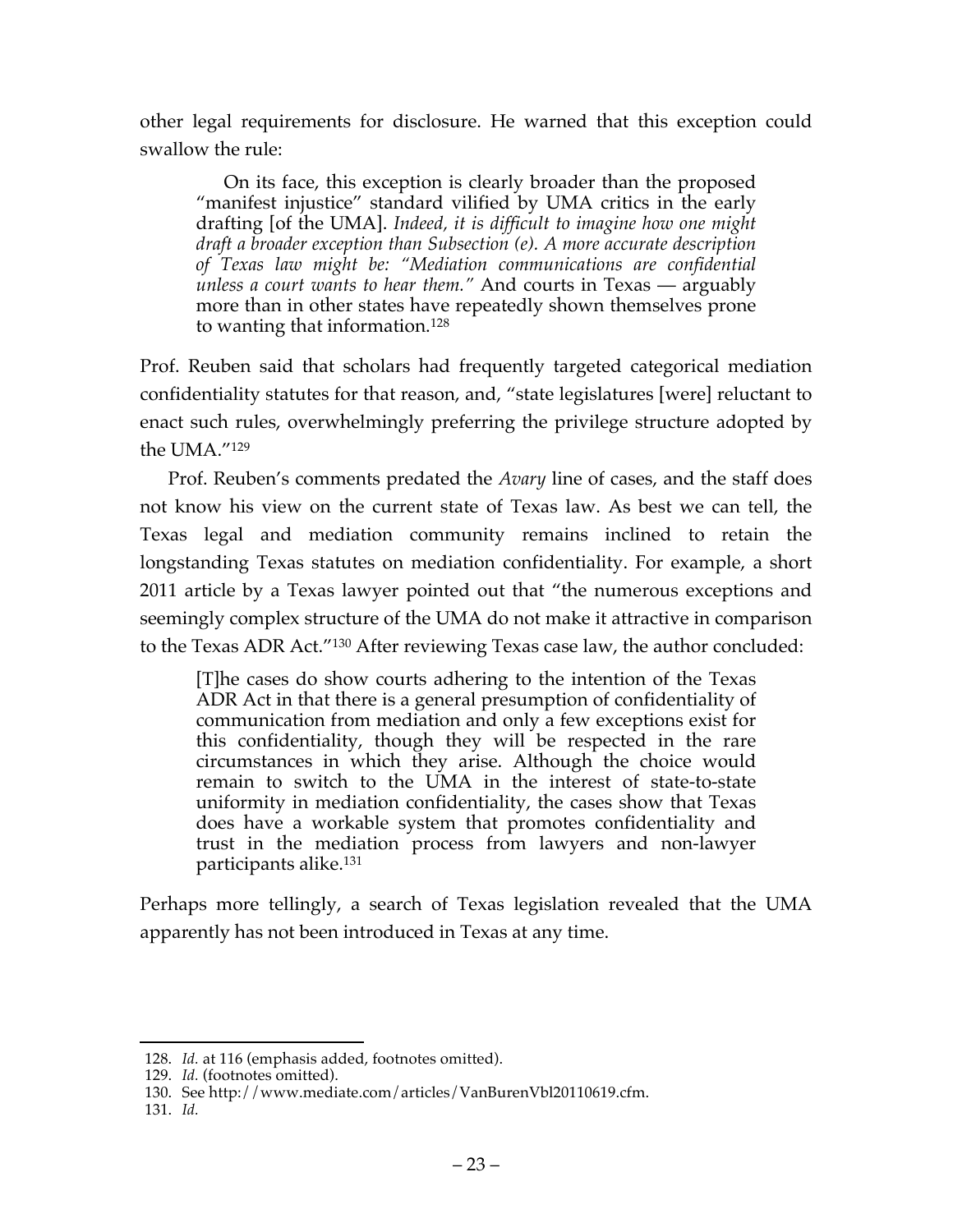#### SUMMARY OF TEXAS LAW

Texas enacted its ADR Act in 1987, and has been considered a leader in ADR developments ever since. Its ADR Act includes two confidentiality provisions (Sections 154.053 and 154.073), which do not seem entirely consistent. As yet, Texas courts have not clarified the relationship between the two provisions.

Most of the case law pertinent to this study focuses on Section 154.073, which creates a general rule that an ADR communication is confidential, protected from discovery, and inadmissible in any judicial or administrative proceeding. It is thus somewhat similar to Section 1119 of the California Evidence Code, but broader in that it applies to all types of ADR evidence (not just mediation evidence) and it excludes such evidence in a criminal case (not just in a noncriminal proceeding).

Section 154.073 is subject to four express exceptions, including subdivision (e), which requires a court to conduct *in camera* balancing of competing considerations in specified circumstances:

If this section conflicts with other legal requirements for disclosure of communications, records, or materials, the issue of confidentiality may be presented to the court having jurisdiction of the proceedings to determine, in camera, whether the facts, circumstances, and context of the communications or materials sought to be disclosed warrant a protective order of the court or whether the communications or materials are subject to disclosure.

California does not have a comparable provision.

In cases such as *Avary* and *Alford,* Texas courts applied subdivision (e) to mediation evidence bearing on allegations of professional misconduct. These cases hold that subdivision (e) permits introduction of mediation evidence if (1) Section 154.073 conflicts with a legal requirement for disclosure, (2) a party seeks to prove that a "new and independent" tort (unrelated to the mediated claims) occurred during the mediation, and (3) the trial judge conducts an *in camera* hearing which shows that "the facts, circumstances, and context" warrant disclosure of the evidence. This doctrine can be invoked to compel evidence from a mediator, as well as from other mediation participants. But it does not apply where a party is seeking to use mediation evidence to undo a mediated settlement.

This approach differs in significant respects from some of the other approaches the Commission has examined. Among other things: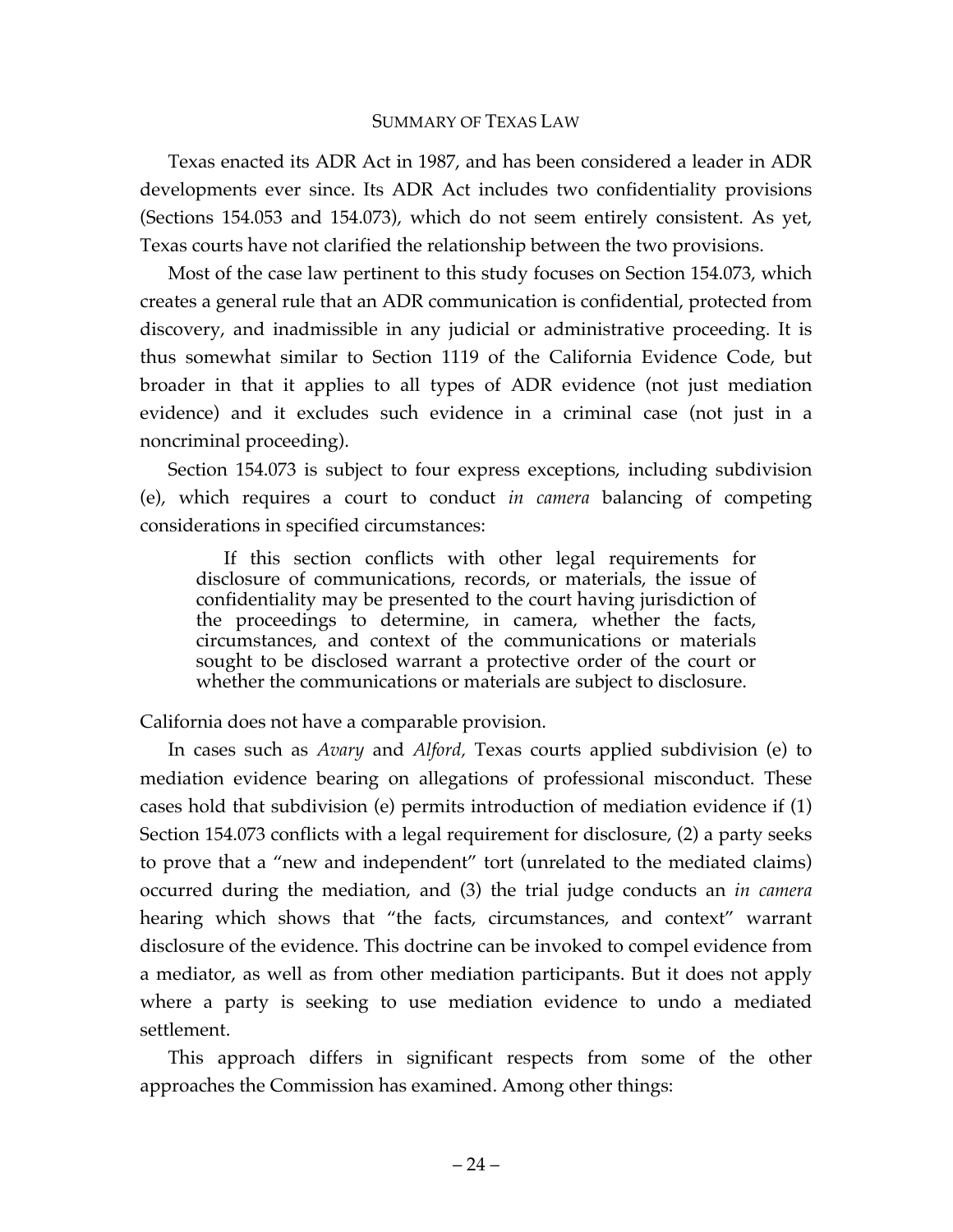- The Texas approach focuses on whether "a new and independent tort" allegedly occurred during mediation (as opposed to legal malpractice, professional misconduct, or the like).
- The Texas approach requires an *in camera* hearing, at which the trial judge must assess whether "the facts, circumstances, and context" warrant disclosure. (A few of the UMA exceptions similarly require an *in camera* hearing, but the balancing test is different. The UMA exception for professional misconduct does not require such a hearing.)
- If the disclosure requirements are satisfied, a mediator can be compelled to testify under the Texas approach.132 (That is not true under the UMA's professional misconduct exception.)

## **The Commission should add this approach (and its components) to the mix of options it will evaluate as this study progresses.**

The UMA received some attention in Texas, but the legal and mediation community appears to prefer the existing Texas approach. To the staff's knowledge, the UMA has not been introduced in the Texas Legislature at any time.

Respectfully submitted,

Barbara Gaal Chief Deputy Counsel

 <sup>132.</sup> See *Alford*, 137 S.W.3d 916; see also Thomas D'Amato & Adam Koss, *Mediation Confidentiality,* For the Defense 70, 74 (Oct. 2013) (noting that "a court in a Texas jurisdiction could compel the mediator to testify"); but see Scott, *supra* note 37, at 406 ("At a minimum, the courts must recognize that Texas Civil Practice and Remedies Code, subsections 154.053(b) and (c), and subsection 154.073(a) create a separate confidential right in the mediator (as opposed to the parties) that precludes the testimony of the mediator. The statutes could not be any more plain.") (footnote omitted).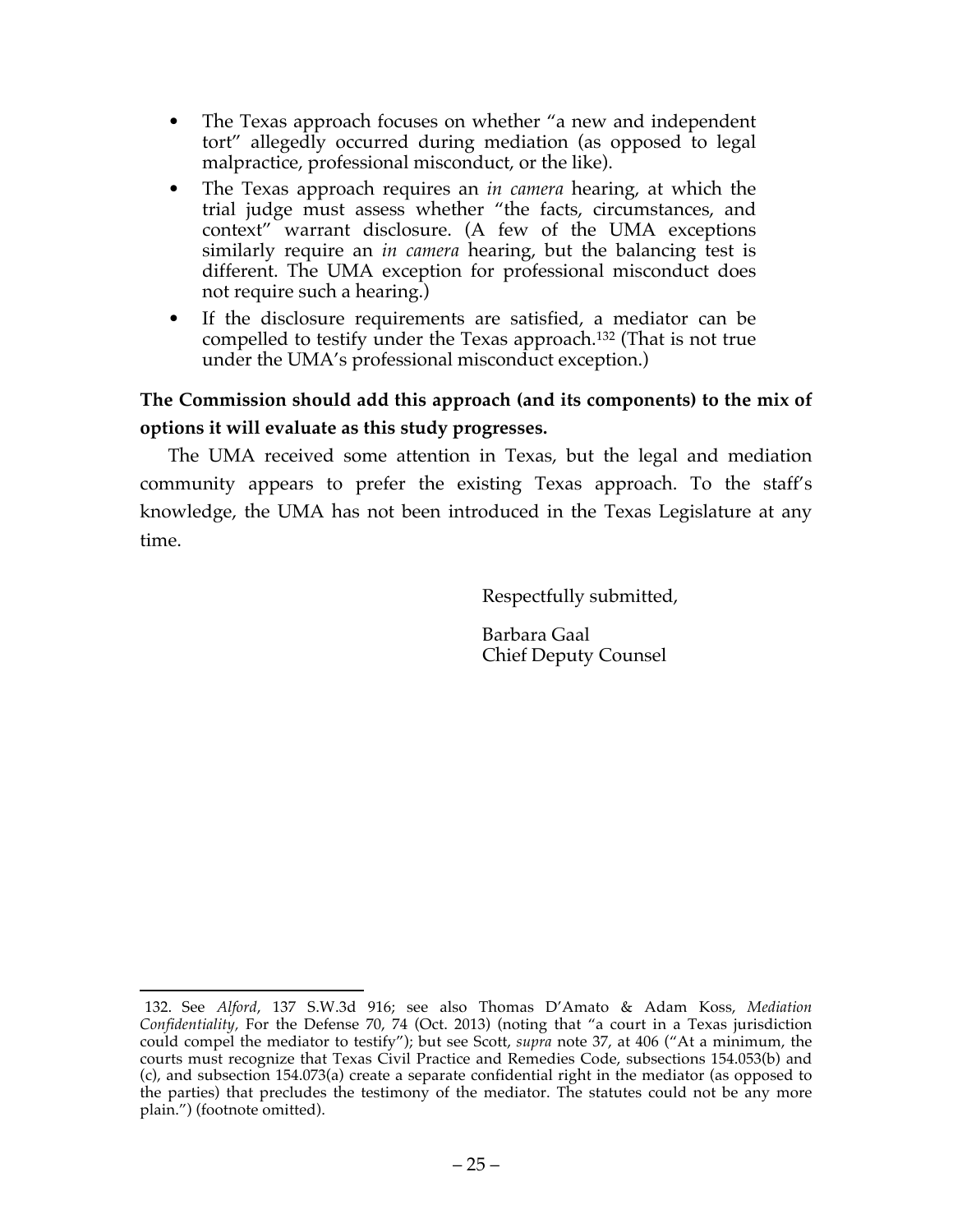# **EXCERPT FROM BRIAN SHANNON,** *DANCING WITH THE ONE THAT "BRUNG US" — WHY THE TEXAS ADR COMMUNITY HAS DECLINED TO EMBRACE THE UMA,* **2003 J. DISP. RESOL. 197, 197-200 (2003)**

**Alternative I.** Let me now turn to the topic of confidentiality. You should be aware that under state law, except for a few narrow exceptions, everything that we discuss here today is confidential. In general, that means you are not supposed to talk about what we say and do here today once we conclude the mediation. In particular, the relevant state law makes all communications at this mediation — both verbal and nonverbal — that relate to this pending dispute confidential. Our communications are not subject to disclosure and cannot be used as evidence in any later court or agency proceeding. These confidentiality rules apply to both you and me. The governing statute states very explicitly that I have to maintain confidentiality with respect to any of the communications here today that relate to this dispute. Additionally, that same law requires that unless both sides later agree, all matters covered here today, including the conduct and demeanor of all those who are present, are confidential, and I cannot disclose them to anyone, including the court. Similarly, if we break into caucus sessions, as I described earlier in my overview, if you tell me something in confidence at that time, I am not allowed to disclose that information to the opposing side without your permission. In general, the only exceptions set out in the law relate to situations in which some other law might require disclosure — for example, there is another law that requires the reporting of child or elder abuse or neglect. Moreover, a court will not allow an exception to confidentiality unless it first holds a non-public and in camera hearing to consider the applicability of the exception or need for disclosure. You should also be aware that our state confidentiality statute might not be applicable in the event of some type of federal criminal investigation.

When our state legislature enacted our first comprehensive alternative dispute resolution procedure statute some fifteen years ago, the lawmakers intended to encourage the peaceable resolution of disputes outside of court, and to provide a broad cloak of confidentiality for proceedings like the one you are participating in today. The purpose of requiring confidentiality was to encourage everyone to be candid, and to have the opportunity to be very forthcoming about the strengths and weaknesses of pending cases without the fear that such candor with regard to offers and other information might be subject to later attempts at disclosure either in court or elsewhere. There was a strongly held belief that a broad confidentiality law would better facilitate frank and open discussions and thereby bring about greater opportunities for understanding and settlement. Accordingly, the matters discussed today should be kept confidential. Unless somehow ordered by a court, you are not going to have to, nor will you be allowed to, give evidence about the matters discussed in this session. Indeed, you have a duty to keep today's proceedings confidential.

Our laws relating to confidentiality also apply to any writings or documents created at today's session. Unlike those depositions that you told me about that were taken earlier in this pending case, you have no doubt noticed that there is no court reporter present with us today. That is because a record is not normally kept as part of a mediation. In fact, at the end of the mediation session, I am going to require you to give me all of your notes. I will then take your notes, along with mine, and destroy them after the mediation's conclusion. The only documents that will originate in this session that might ultimately be subject to later disclosure are either a final signed agreement, or a form that we will complete if no settlement is reached. Obviously, I will use my best efforts to facilitate your reaching a voluntary settlement here today, but if we are unable to reach agreement, I will need to send to the court [if the mediation has been conducted pursuant to a court order or local rule] a statement that the mediation was conducted today as ordered, that you showed up as required, and that no settlement was reached.

Do any of you have any questions about the requirements of confidentiality that govern our proceedings today?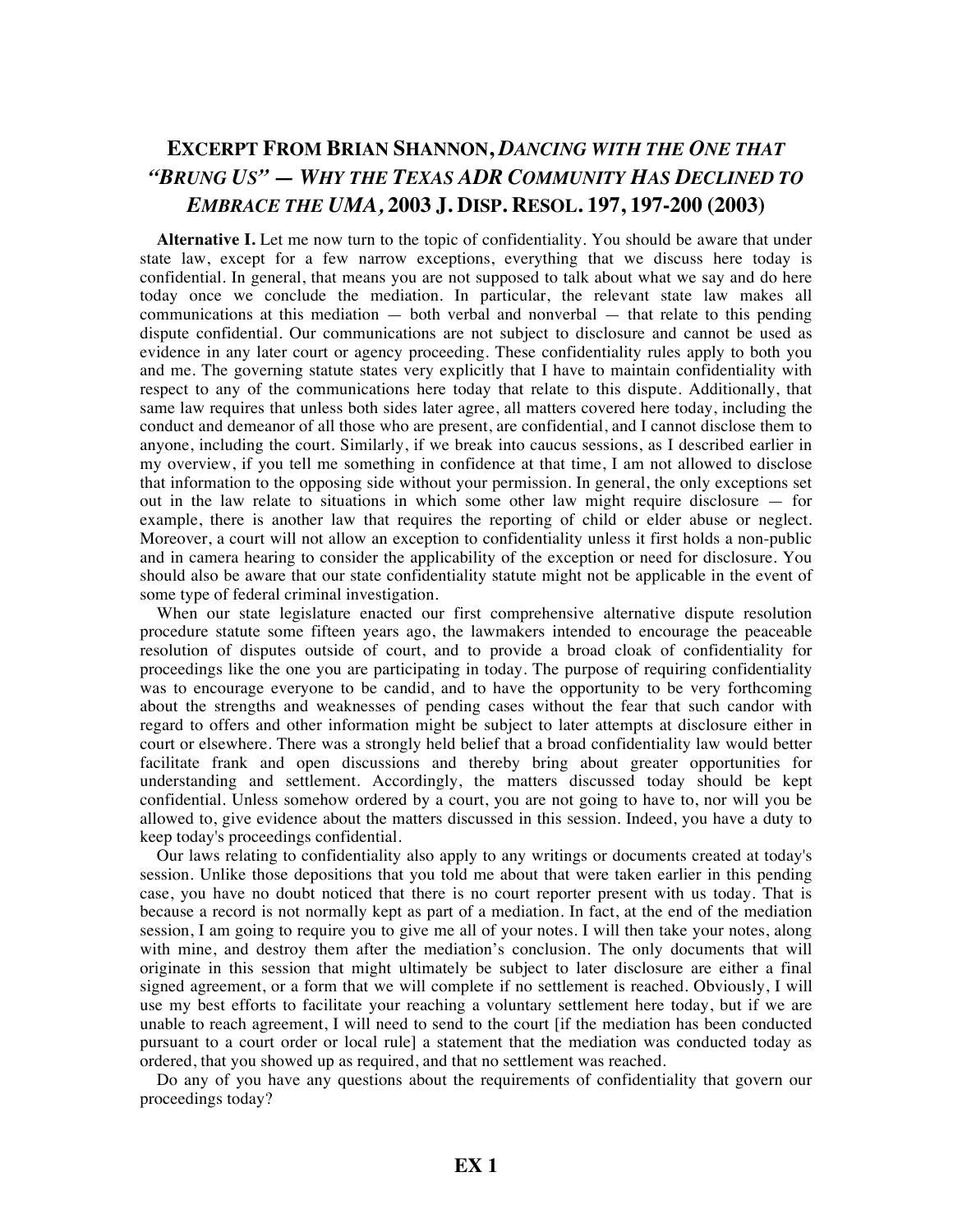**Alternative II.** Let me now turn to the topics of privilege and confidentiality. Our state law includes provisions that are intended to protect the confidentiality of mediation communications against attempts at disclosure in later legal proceedings. If there is some later legal proceeding in which a person attempts to discover or introduce evidence about what we have addressed today, state law has created certain mediation privileges. These privileges apply broadly to all types of mediation communications, including verbal, non-verbal, and written communications. As a general matter, a privilege operates to allow a person either to refuse to disclose information or to stop somebody else from disclosing information; it allows for a type of blocking function. That is, if you have a privilege, it gives you certain powers to block later disclosure. You should be aware, however, that different people involved in this process have differing levels of privilege. For example, as a general matter, you two parties have the ability to refuse to disclose any of our mediation communications here today and block any of the rest of us from so disclosing. I must caution you, however, that our law considers your attorneys as nonparty participants, and they can only refuse to disclose and prevent others from disclosing any communications made today by the nonparty participants. For our purposes today, that would apply to the two attorneys who are present. As the mediator, I can refuse to disclose any mediation communications, but I can only block others from disclosing my communications. On the other hand, if you don't like these various rules, you can agree right now in writing, or at any point during the mediation, that all or part of the mediation is not privileged. In that case, the state's laws on privileges will not be applicable.

I should also caution you that our state law sets forth a lengthy number of waivers and exceptions to these blocking privileges that I have just described. Let me first address waivers of the privilege. If both of you parties agree in writing or orally at some later legal proceeding to waive any of the privileges, you can do so for certain privileges. But, as for my privilege as a mediator, I would have to agree, too. Similarly, given that your respective lawyers who are present here today are considered as nonparty participants, they will have to agree to any waiver of their mediation privileges. In addition, you will waive your privilege if you make disclosures in some later proceeding that prejudices another person in that proceeding. In such a case, the other person can talk about what happened in the mediation as a response to the prior disclosure. And, obviously, if you are attempting to use these proceedings to plan, attempt to commit or commit a crime, or to conceal criminal activity, you will not be able to assert any sort of mediation privilege. Of course, I hope that will not be the case with today's mediation! In addition, on this topic of criminal law, you should also be aware that our state law privileges statute might not be applicable in the event of some type of federal criminal investigation.

Let me now turn to the principal exceptions to the various mediation privileges. Our legislature has created a number of these exceptions. For example, similar to the waiver I just discussed, statements threatening bodily harm, violence, or other criminality are not covered. Also, if you ever bring a claim of malpractice against me, you can try to prove your claim or I can try to disprove your claim with testimony about what we have to say today. Obviously, I do not believe that you will need to consider any such action because I plan to act professionally throughout our proceedings. On the topic of malpractice, however, I should also point out that the statute has certain exceptions related to disclosures of mediation communications if some type of malpractice claim is pursued against one of the attorneys or parties here today; however, I could not be compelled to disclose anything in such a case. There is also no privilege that attaches to allegations of child or adult abuse, neglect, abandonment, or exploitation. The law also has exceptions relating to contract defenses to any settlement agreement we might reach and criminal proceedings, but before such an exception is invoked, the court will first hear argument relating to the need for such evidence in camera — not in public.

Do you have any questions so far with regard to mediation privileges, waivers, and exceptions to the privileges? As you can readily appreciate, our state legislature believes that these matters are very important. I suspect that is why they set out such a detailed array of rules, waivers, and exceptions. Before we proceed with the mediation, however, I need to discuss one further matter relating to this general topic. I would be remiss if I did not address the difference between confidentiality and privilege. Under our state law, the discussions we have today are not generally